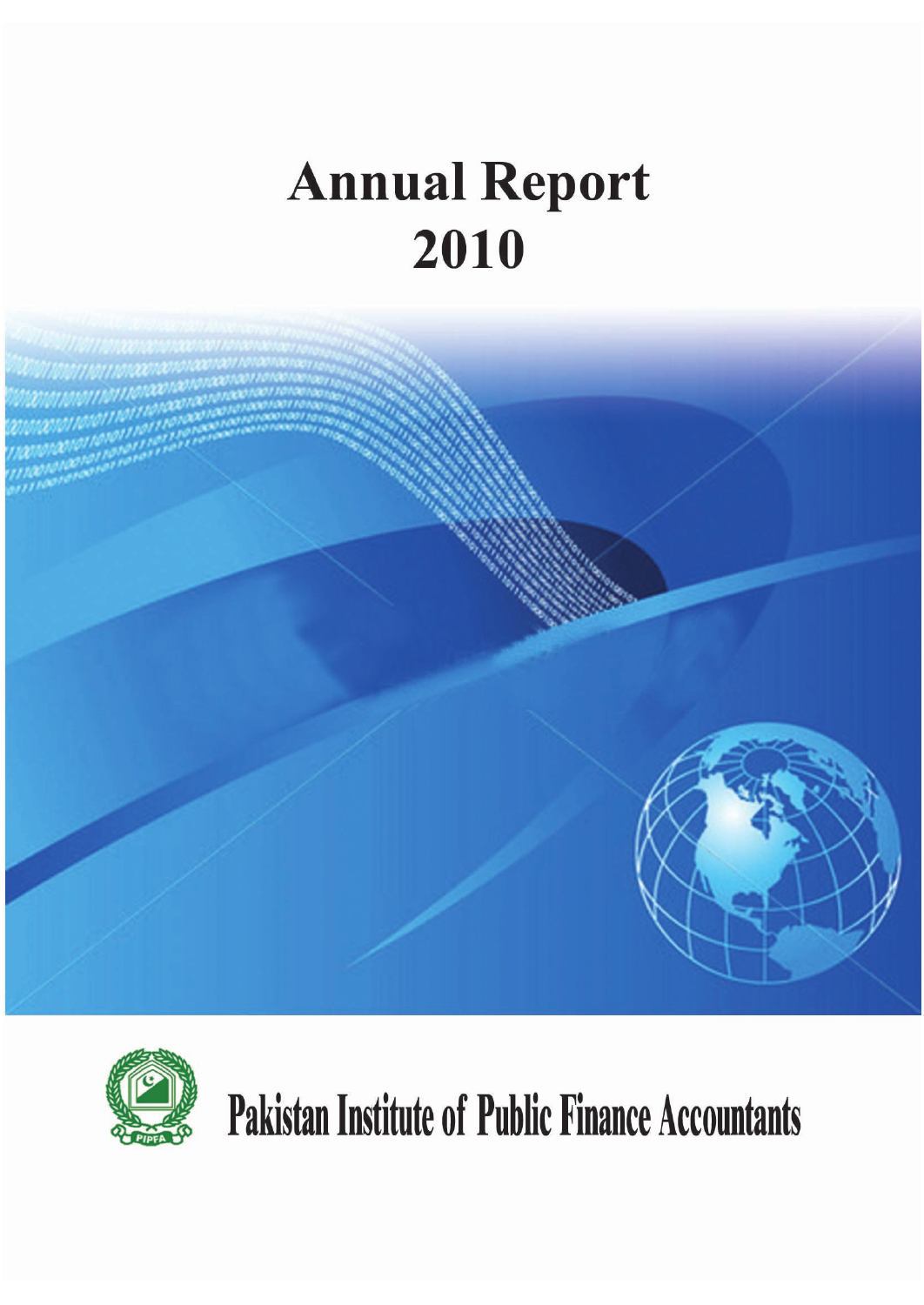# **MISSION STATEMENT**

**"Identification, development and imparting Knowledge to provide a structure for the training of accounting professionals in the specialized areas."**



### **PAKISTAN INSTITUTE OF PUBLIC FINANCE ACCOUNTANTS**

M-1 & M-2, Mezzanine Floor, Park Avenue, 24-A, Block 6, P.E.C.H.S., Shara-e-Faisal, Karachi 075400. Tel: # 021-34380451-52 Fax: 021-34326588 E-mail: ed@pipfa.org.pk 42-Civic Centre, Barkat Market, New Garden Town, Lahore. Tel #: 042-35838111, 35866896 Ajmal Center 1, Batala Colony, Faisalabad. Tel #: 041-8500791, 8530110 **Faisalabad Office Lahore Office Corporate Office**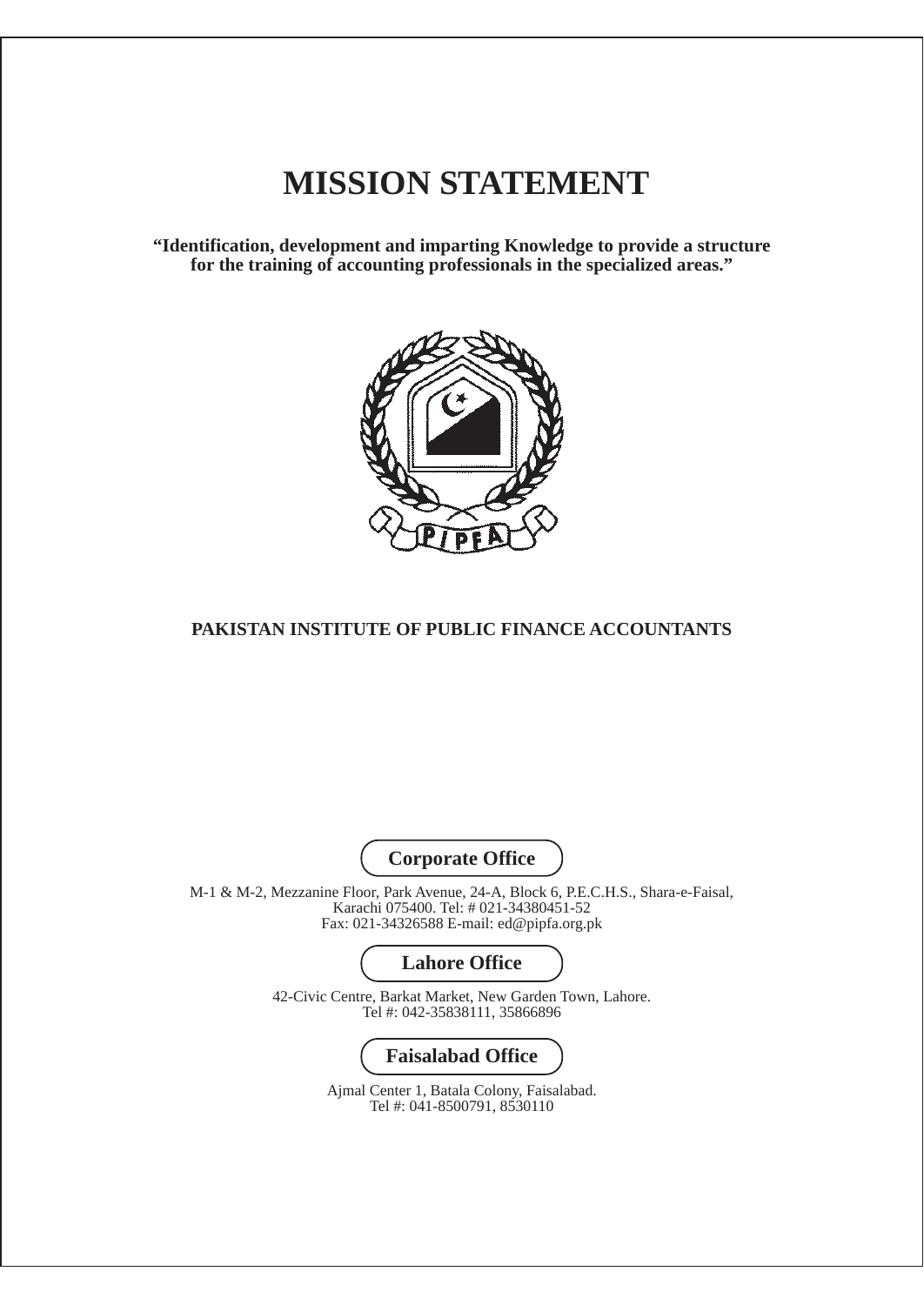# *CONTENTS*

| Notice of the Annual General Meeting | $\overline{I}$    |
|--------------------------------------|-------------------|
| <b>Board of Governors</b>            | $\mathscr{Z}$     |
| <b>Past Office Bearers</b>           | $\mathcal{J}$     |
| <b>Standing Committees</b>           | 4                 |
| Secretariat                          | $\mathcal{F}_{0}$ |
| President's Review                   | 6                 |
| Report of the Board of Governors     | 8                 |
| <b>Auditor's Report</b>              | 12                |
| Accounts 2009-2010                   | 14                |
| <b>Five Years Financial Summary</b>  | 29                |
| <b>Form of Proxy</b>                 | 33                |
|                                      |                   |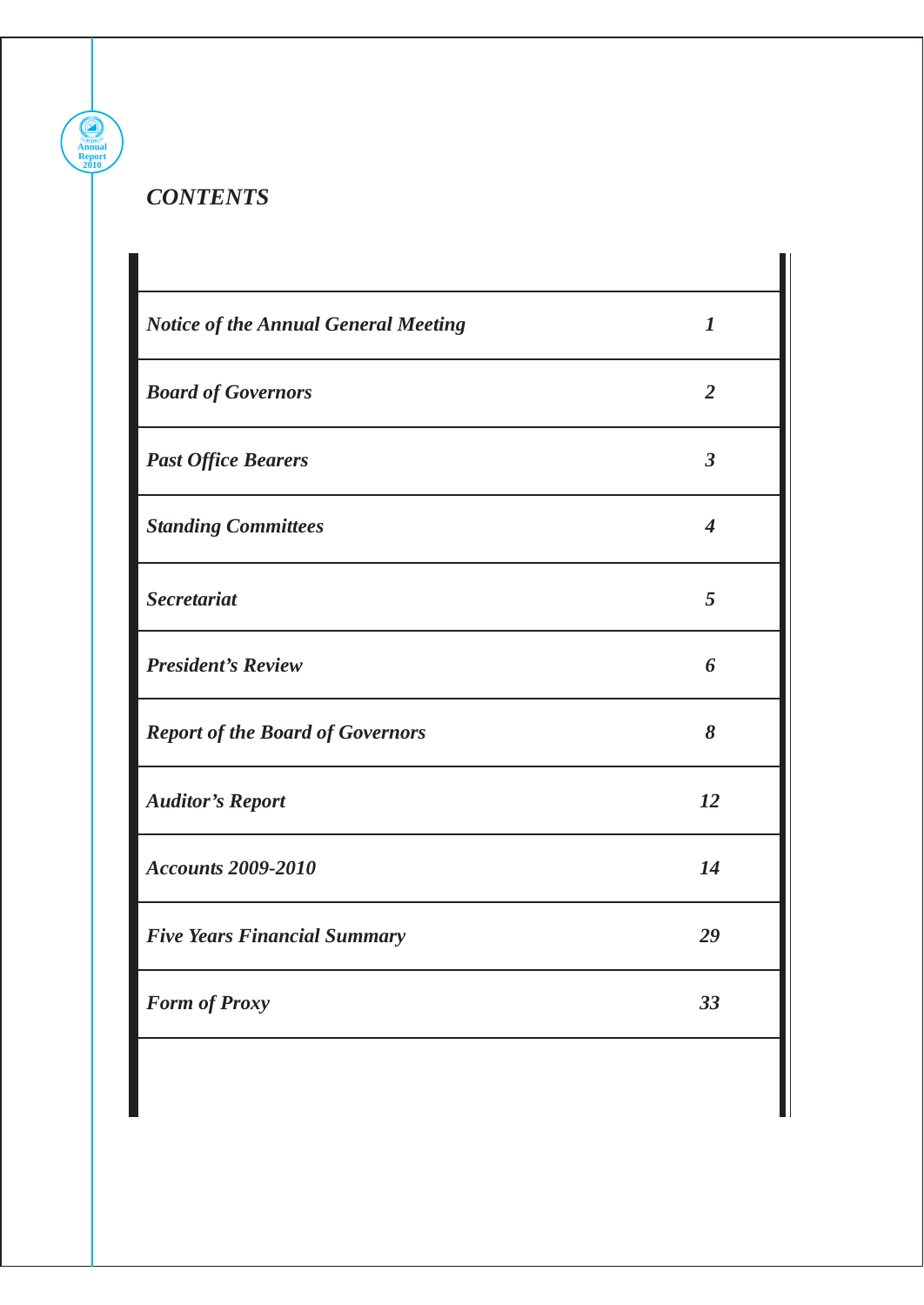*NOTICE OF ANNUAL GENERAL MEETING*

Notice is hereby given that the 17th Annual General Meeting of Pakistan Institute of Public Finance Accountants (PIPFA) will be held at PIPFA Corporate Office, M1 and M2, Mezzanine Floor, Park Avenue, 24-A, Block 6, PECHS, Shahra-e-Faisal, Karachi, on October 23, 2010 at 3:00 p.m. to transact the following business.

#### **Ordinary Business**

- 1. To read and confirm the minutes of the 16th Annual General Meeting held on October 31, 2009.
- 2. To receive, consider and adopt the audited financial statements of the Insititute for the year ended June 30, 2010 together with Reports of Auditors and Board of Governors thereon.
- 3. To appoint Auditors for the year 2010-2011 and fix their remuneration. The present Auditors M/s. Ibrahim, Shaikh & Co., Chartered Accountants retire and being eligible, offer themselves for appointment.
- 4. Any other business with the permission of the Chair.

#### **By Order of the Board**

**Mian Muhammad Shoaib** Secretary

Karachi: October 02, 2010

#### **Notes:**

- a) PIPFA Members admitted up to June 30, 2010 and not having any outstanding dues as on June 30, 2010 are eligible to attend and vote at the meeting.
- b) A member entitled to attend at this meeting may appoint any other eligible member as his/her proxy to attend the meeting and vote therein.
- c) The instrument appointing a proxy must be deposited at the Corporate Office of the Institute at least 48 hours before the meeting time.
- d) Members are requested to notify any change in their address(s) immediately and always quote Membership Number in all communications with the institute.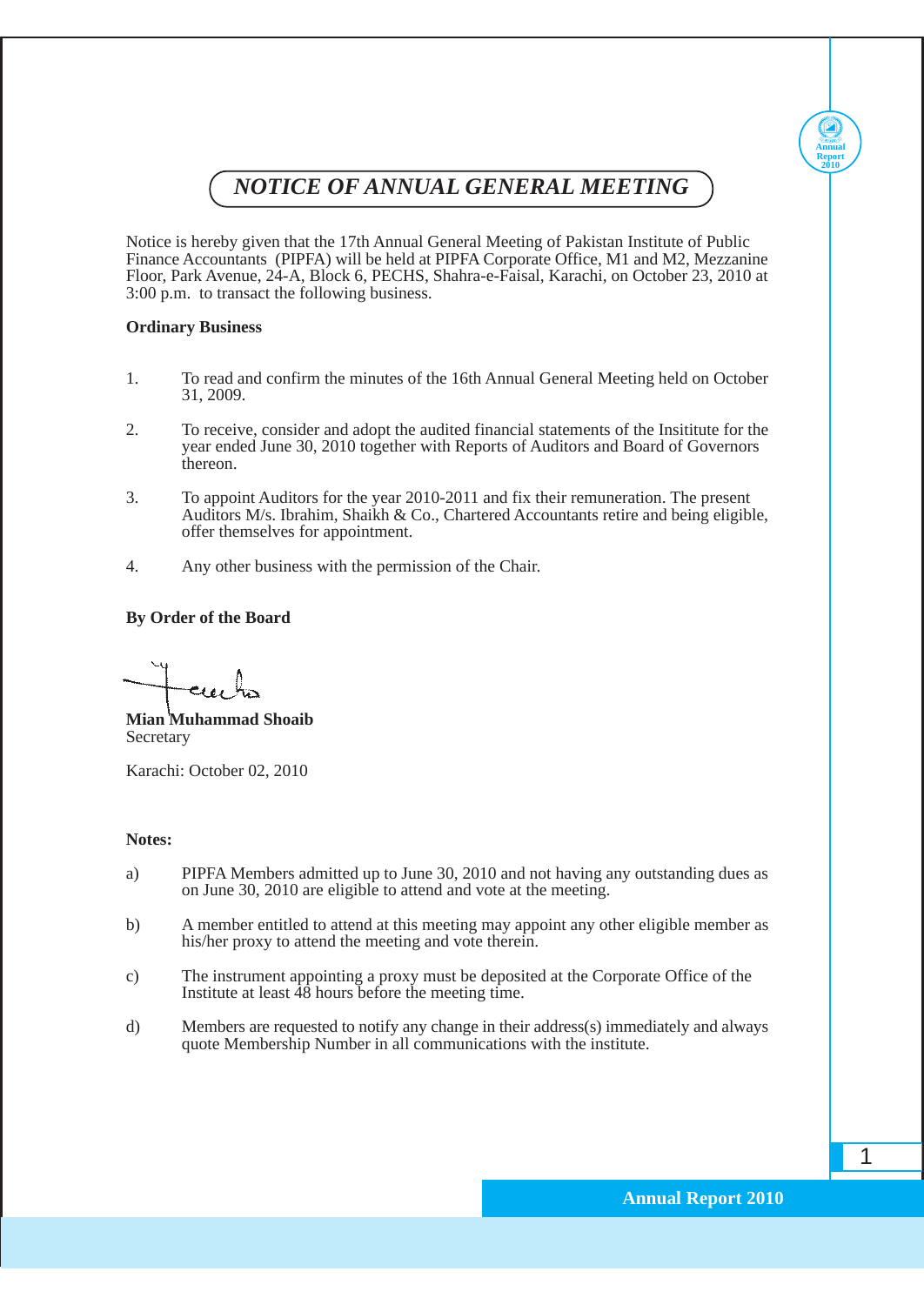# *THE BOARD OF GOVERNORS*

**Mirza Munawar Hussain** President (Nominee of ICMAP)

**Annual Report 2010**



**Mr. Rashid Rahman Mir** Vice President (Nominee of ICAP)

**Mian Muhammad Shoaib** Secretary (Elected Member)



**Syed Turab Hyder** Treasurer / Joint Secretary (Nominee of AGP)

**Mr. Muhammad Sharif** Member (Elected Member)



**Mr. Ejaz Ali Pirzada** Member (Nominee of AGP)

**Mr. Sajid Hussain** Member (Elected Member)





**Syed Imtiaz Hussain Bukhari** Member (Nominee of AGP)

**Mr. Shahzad Ahmed Awan** Member (Nominee of ICMAP)



**Mr. Sajjad Ahmed** Member (Nominee of ICMAP)

**Syed Adnan Zaman** Member (Nominee of ICAP)



**Mr. Rafaqatullah Babar** Member (Nominee of ICAP)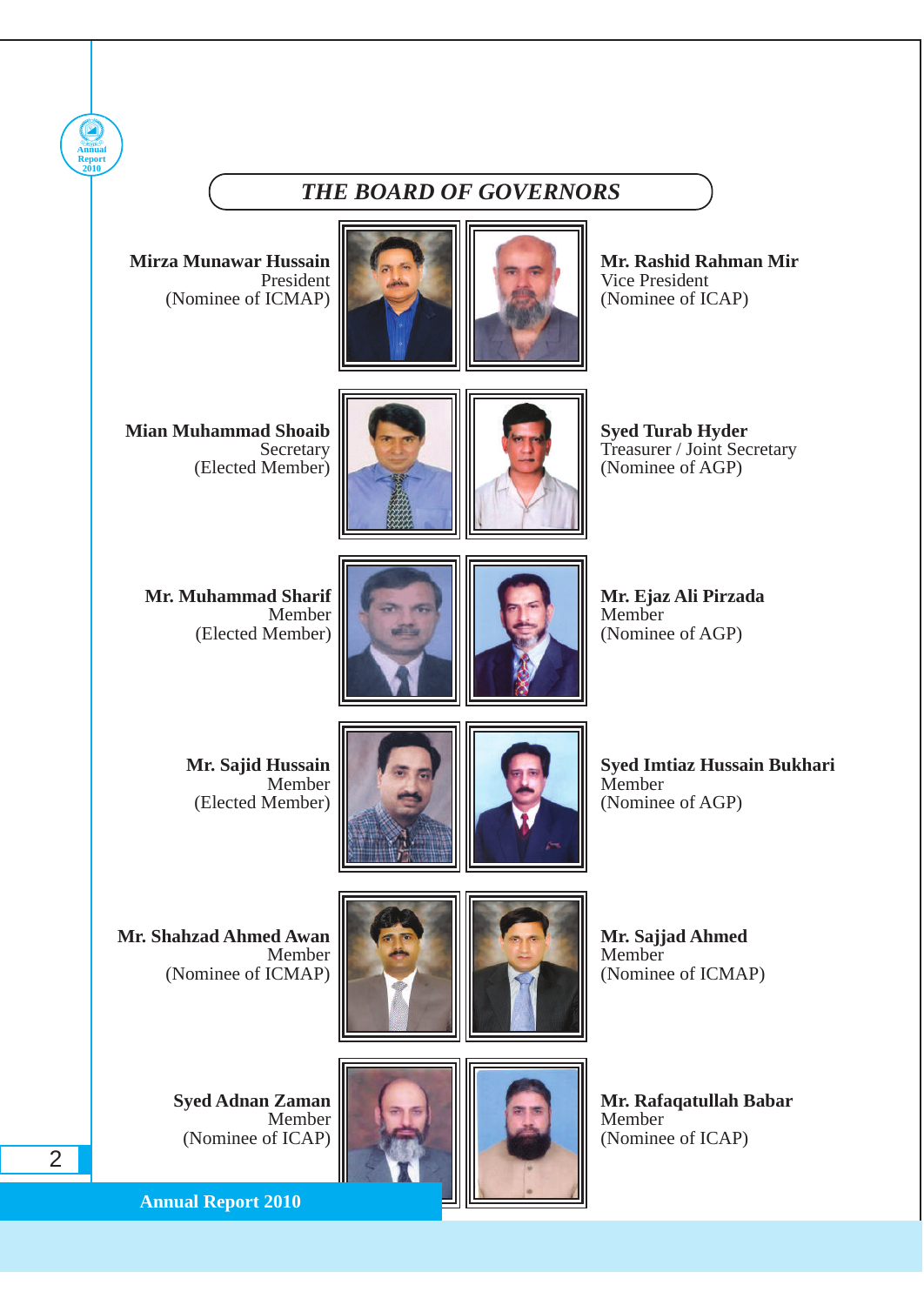| CHILE           |  |
|-----------------|--|
|                 |  |
|                 |  |
|                 |  |
| $\overline{BR}$ |  |
| OFFICE          |  |
|                 |  |
|                 |  |
|                 |  |
|                 |  |
|                 |  |
|                 |  |
| ∎<br>גע         |  |
| DA CH           |  |
|                 |  |
|                 |  |
|                 |  |

| Period    | President              | Vice President         | Secretary              | Treasurer / Joint Secretary |
|-----------|------------------------|------------------------|------------------------|-----------------------------|
| 1994-95   | Mr. Qaisar Mufti       | Mr. Mohammad Yousaf    | Mr. Khalid Rafiq       | Mr. Jamal Abbas Zaidi       |
| 1995-96   | Mr. M. Maqbool         | Syed Mujahid Hussain   | Mr. Ashraf Bawany      | Mr. Jamal Abbas Zaidi       |
| 1996-97   | Syed Mujahid Hussain   | Mr. Ashraf Bawany      | Mr. Faqir Hussain Khan | Mr. Zulfiqar Ali Qadri      |
| 1997-98   | Mr. Ashraf Bawany      | Mr. Fazal Mehmood      | Syed Mujahid Hussain   | Mr. U. A. Raza              |
| 1998-99   | Mr. Fazal Mehmood      | Mr. Faqir Hussain Khan | Mr. Mohammad Ashraf    | Mr. U. A. Raza              |
| 1999-2000 | Mr. Azhar Hussain      | Mr. S. T. Rehman       | Mr. Mohammad Ashraf    | Mr. Khaliq Ur Rehman        |
| 2000-01   | Mr. Sohail Safdar      | Mr. Badruddin Fakhri   | Mr. Khaliq Ur Rehman   | Mr. Khaliq Ur Rehman        |
| 2001-02   | Mr. Badruddin Fakhri   | Mr. Khaliq Ur Rehman   | Mr. Muhammad Sharif    | Mr. Zulfiqar Ali Kadri      |
| 2002-03   | Mr. Khaliq Ur Rehman   | Mr. Muhammad Sharif    | Mr. Abdul Sattar       | Mr. Zulfiqar Ali Kadri      |
| 2003-04   | Mr. Faqir Hussain Khan | Mr. Zulfiqar Ali Kadri | Mr. Abdul Rehim Suriya | Mr. Zulfiqar Ali Kadri      |
| 2004-05   | Mr. Zulfiqar Ali Kadri | Mr. Azam Khan Shad     | Mr. Hidayat Ali Khan   | Mr. Mohammad Sharif         |
| 2005-06   | Mr. Azam Khan Shad     | Mr. Hidayat Ali Khan   | Mr. Mohammad Sharif    | Mr. Khalid Ali              |
| 2006-07   | Mr. Arif Mansur        | Mr. Mohammad Sharif    | Mr.Mohammad Junaid     | Mirza Munawar Husain        |
| 2007-08   | Mr. Mohammad Sharif    | Mr. Sameen Ashgar      | Mirza Munawar Husain   | Syed Shahid Hussain Jafri   |
| 2008-09   | Mr. S. M. Awais        | Mirza Munawar Husain   | Mr. Rashid Rahman Mir  | Mian Muhammad Shoaib        |
| 2008-09   | Mr. Ejaz Ali Pirzada   | Mirza Munawar Husain   | Mr. Rashid Rahman Mir  | Mian Muhammad Shoaib        |
| 2009-10   | Mirza Munawar Hussain  | Mr. Rashid Rahman Mir  | Mian Muhammad Shoaib   | Syed Turab Hyder            |
|           |                        |                        |                        |                             |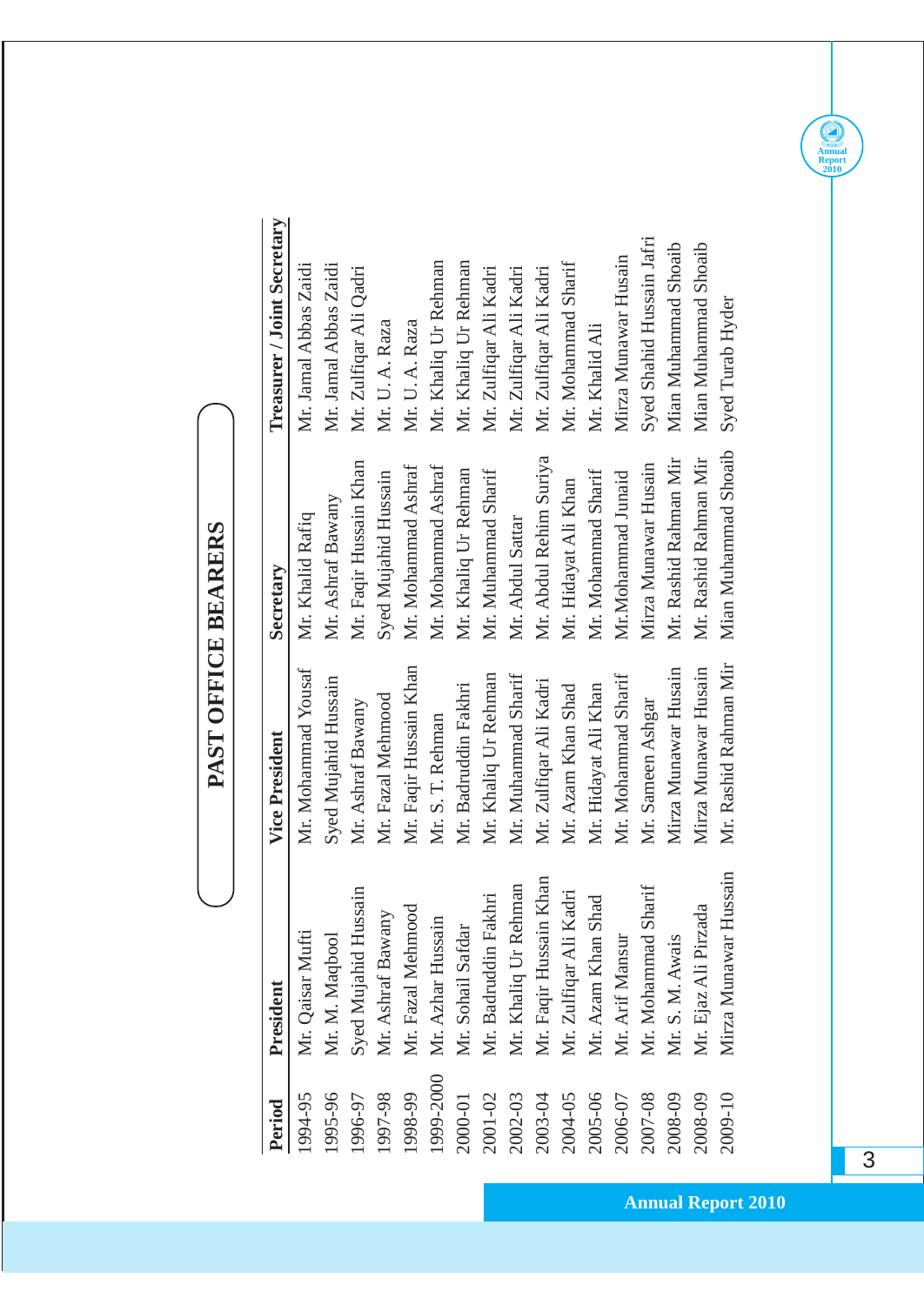| STANDING COMMITTEES                   |          |
|---------------------------------------|----------|
| <b>EXECUTIVE COMMITTEE</b>            |          |
| Mirza Munawar Hussain                 | Chairman |
| Mr. Rashid Rahman Mir                 | Member   |
| Mian Muhammad Shoaib                  | Member   |
| Syed Turab Hyder                      | Member   |
| <b>BOARD OF STUDIES</b>               |          |
| Mr. Sajid Hussain                     | Chairman |
| Syed Imtiaz Hussain Bukhari           | Member   |
| Syed Turab Hyder                      | Member   |
| Mirza Munawar Hussain                 | Member   |
| Mr. Rashid Rahman Mir                 | Member   |
| Syed Adnan Zaman                      | Member   |
| Mr. Sajjad Ahmad                      | Member   |
| Mian Muhammad Shoaib                  | Member   |
| Mr. Rafaqatullah Babar                | Member   |
| <b>EXAMINATION COMMITTEE</b>          |          |
| Syed Imtiaz Hussain Bukhari           | Chairman |
| Mr. Sajid Hussain                     | Member   |
| Mr. Muhammad Sharif                   | Member   |
| Mr. Rashid Rahman Mir                 | Member   |
| Mr. Sajjad Ahmad                      | Member   |
| Syed Adnan Zaman                      | Member   |
| REGULATION AND DISCIPLINARY COMMITTEE |          |
| Mr. Ejaz Ali Pirzada                  | Chairman |
| Mr. Shahzad Ahmed Awan                | Member   |
| Syed Adnan Zaman                      | Member   |
| Mr. Rafaqatullah Babar                | Member   |
| PUBLICATION AND SEMINAR COMMITTEE     |          |
| Mr. Shahzad Ahmed Awan                | Chairman |
| Syed Imtiaz Hussain Bukhari           | Member   |
| Mian Muhammad Shoaib                  | Member   |
|                                       |          |

**Annual Report 2010**

4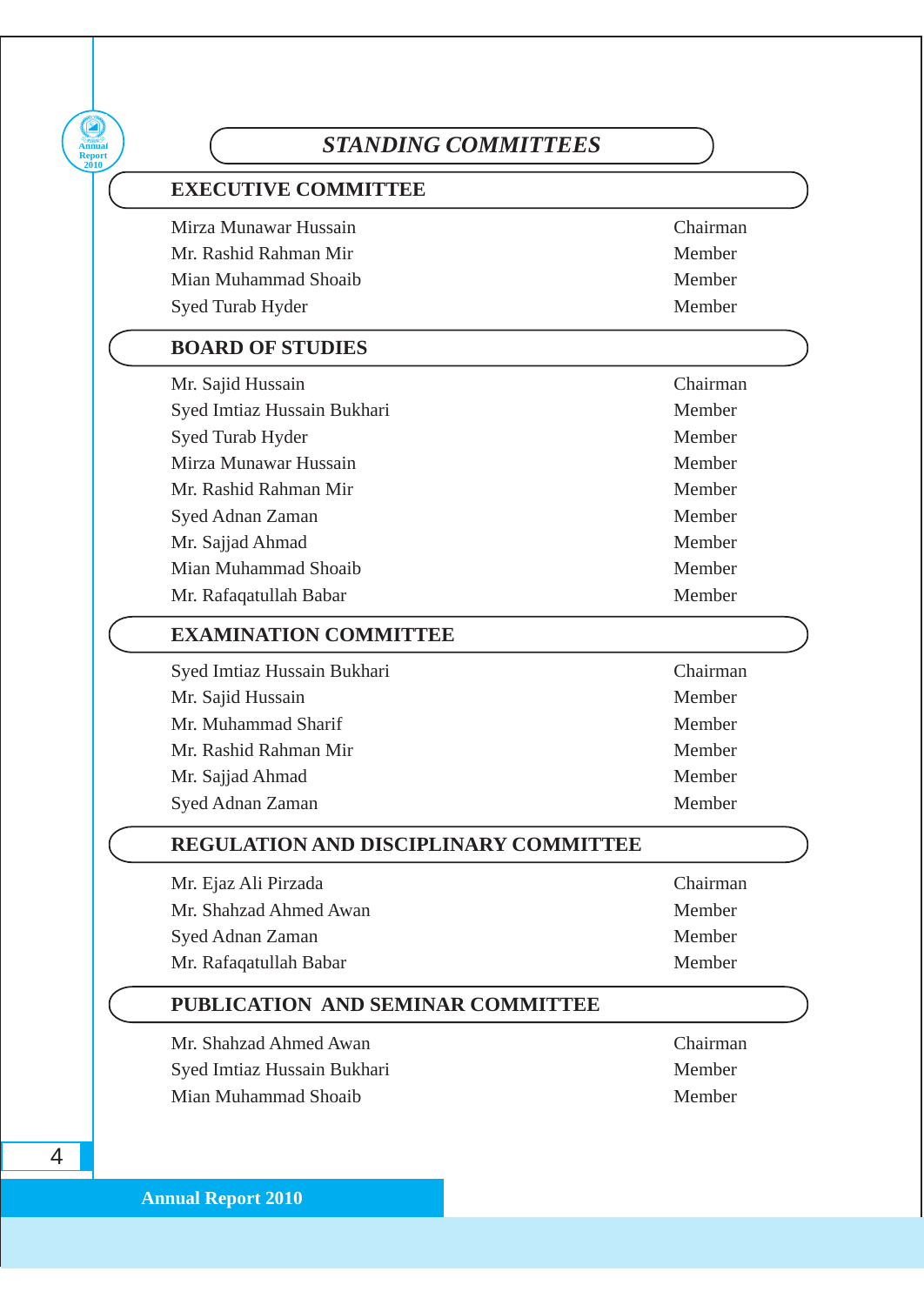# *SECRETERIAT*

**Mr. Shahid Mahmood** Chief Accountant

**Ms. Rana Nazir Fatima** Executive Director / Director Examinations **Mr. Imran Ahmad** Additional Director (Members Affairs) **Mr. Atiq ur Rehman** Deputy Director Education **Mr. Jamshed Riaz** Assistant Director Examinations **Mr. Buland Iqbal Assistant Director (Lahore) Mr. Naeem Akhtar** Executive Incharge (Faisalabad) **Mr. Meraj Ali Jan** Education Officer (Islamabad)

*AUDITORS*

### **Ibrahim, Shaikh & Co., Chartered Accountants**

*BANKS*

**Allied Bank - Karachi MCB Bank Ltd. - Karachi United Bank Ltd. - Lahore The Bank of Punjab - Faisalabad** **Annual Report 2010**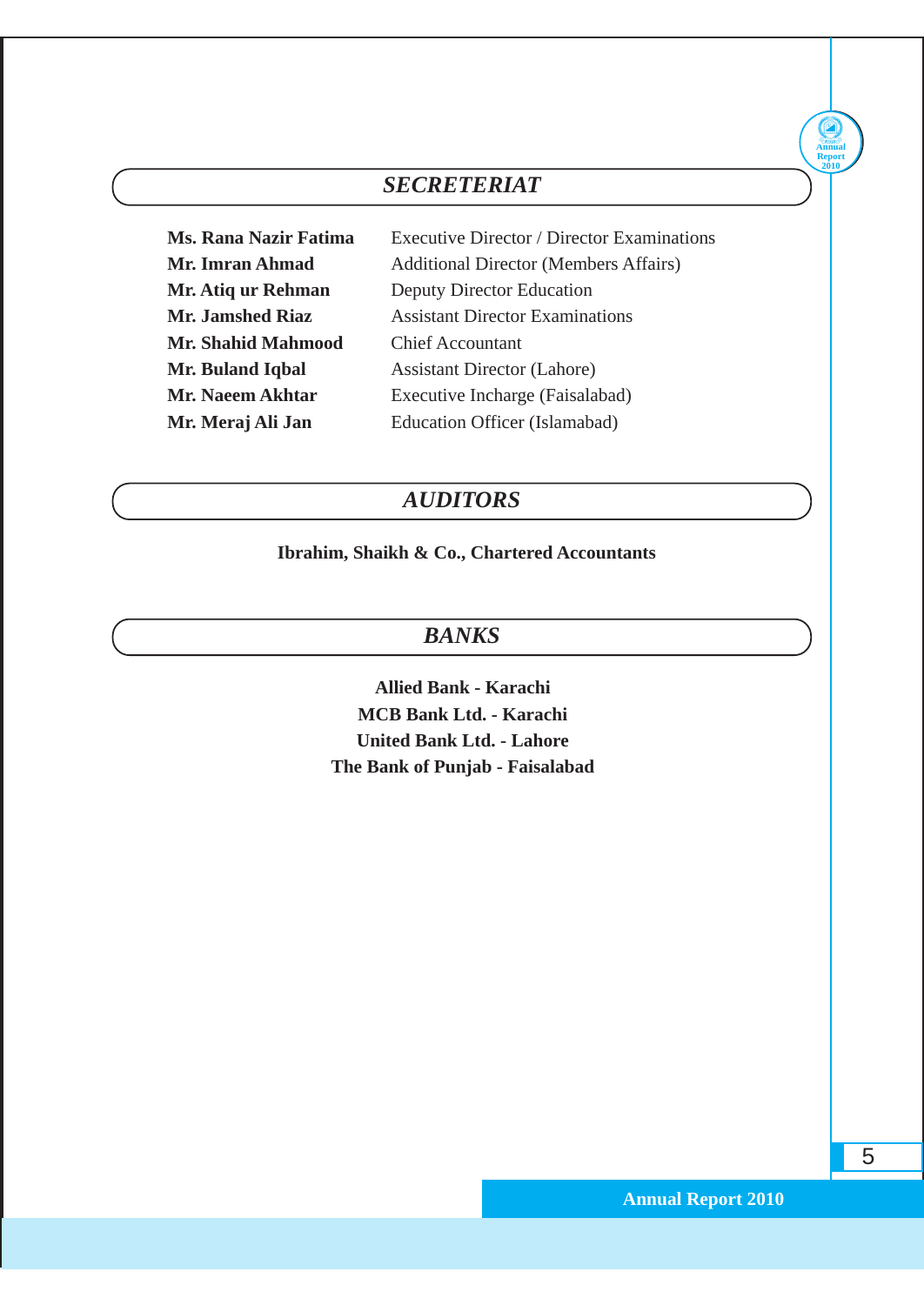*PRESIDENT'S REVIEW*



It is a great privilege for me to welcome the members to the 17th Annual General Meeting of Pakistan Institute of Public Finance Accountants (PIPFA).

In my first speech to the Board of Governor as President of the Institute I fixed certain targets for the year to come, including rule of law within the Institute, giving a corporate look to the offices especially the head office, financial transparency and responsibility while conducting the Institute's affairs. With the grace of Almighty Allah we succeeded in achieving the set targets.

The current financial year was one of the most challenging years in the history of the country. Considering the economic conditions and the prevailing working environment in the country our Institute's progress is remarkable. This was possible only with the support, co-operation and guidance of my colleagues in the Board of Governors. Under these conditions we acted swiftly and decisively to adjust our targets with market conditions – while continuing to build our future. We did this to make sure we emerge from the recession as a stronger Institution. The effects of our actions became increasingly visible from our Institute's image, our members and students registrations and financial results for the current financial year. Although the economic conditions are very complex, yet PIPFA has improved its cash-flows and financial results in financial year 2009–10. While investing the surplus it is ensured that our investments should not only earn the due return but also must be safe and secure. This area is being looked after by a competent committee constituted by BOG.

In this financial year the Board decided to create a provision against PIPFA's investment in IIBL which seems to be doubtful. As a result of this provision our financial statements show a declining result but you will appreciate that we remained financially strong with a consolidated net income. It was a challenging year, but I am very proud of what PIPFA has done to effectively minimize adverse effects of the uncertain domestic and global economy.

The increasing enrolment of qualified members and students is reflecting recognition of PIPFA within the country as well as abroad.

|                      | 2010   | 2009   |
|----------------------|--------|--------|
| Members' enrollment  | 5,012  | 4.717  |
| Students' enrollment | 22,867 | 20,572 |

By the grace of Almighty Allah during the year under review we have tried to improve the quality of services rendered by PIPFA. It was made possible through strengthening credibility with improved internal controls and monitoring systems. It is an endless task and is being taken as commitment by PIPFA Board of Governors and the Secretariat.

In order to strengthen the corporate culture, PIPFA has acquired Mezzanine Floor for its Head Office to give a corporate look to the Institute which has been appreciated both by members and students as well. It has greatly facilitated the smooth functioning of the secretariat as all activities are now under the same roof.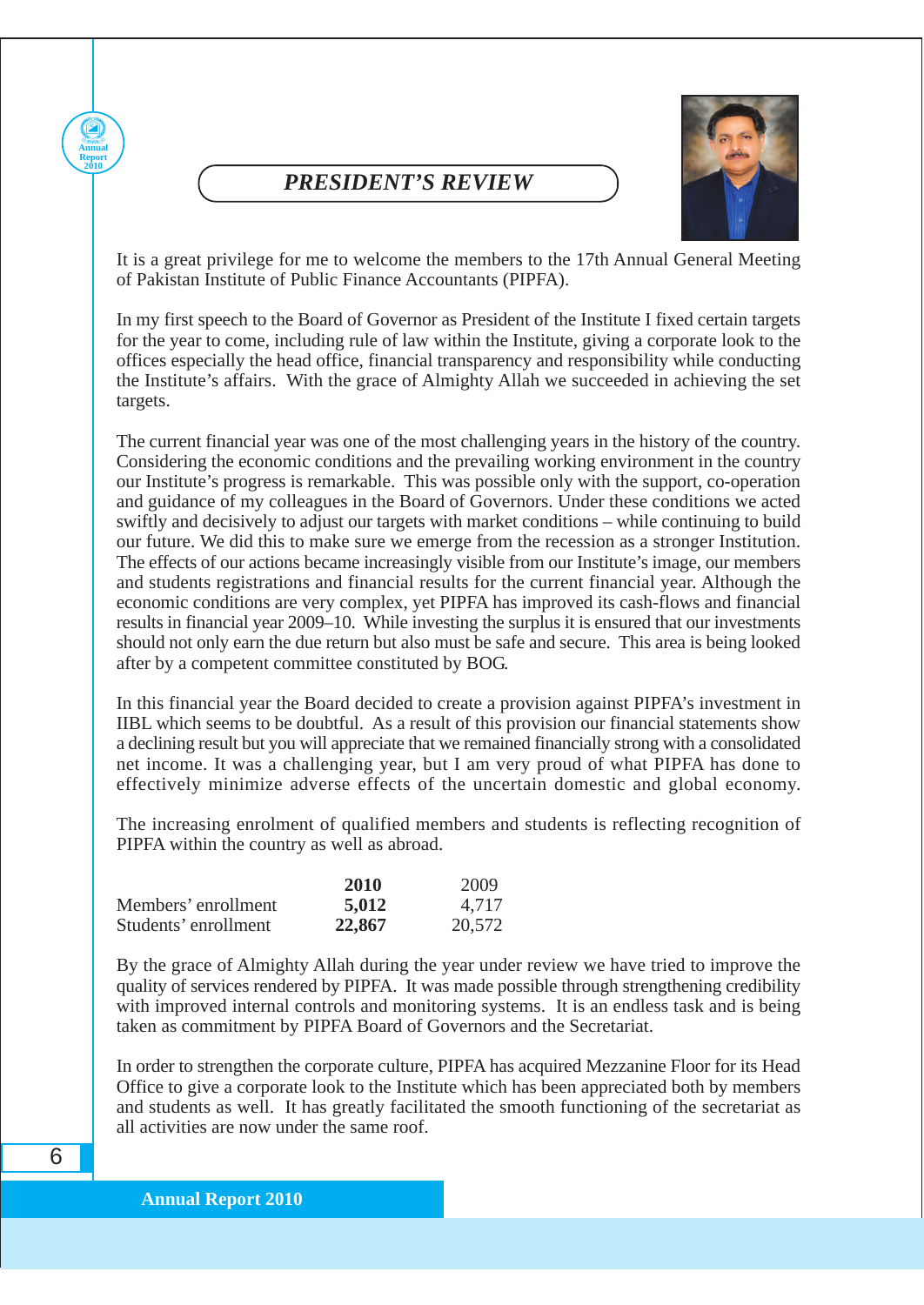Another remarkable achievement during this year is announcement of Exemption Scheme for PIPFA students in BBA and MBA programs by Preston Institute of Management Sciences and Technology (PIMSAT), a university recognized by the HEC and categorized in "W" category. This will enable our graduates to further increase their educational and professional competency. It is another acknowledgement of the PIPFA qualification.

During this year the Board decided to acknowledge the great services rendered by the PIPFA's past leadership. The past Presidents were decorated in a specially held meeting of the Board. This gesture of acknowledgement was highly appreciated by our previous leaders.

No institution can be successful without its people who are to be complimented for performing well under difficult circumstances. I would like to place on record the appreciation for the role of our team in the secretariat and its commitment and dedication to work. I am really indebted to all of them for the help and support tendered to us which enabled us to achieve the targets set for the year.

I would like to express sincere gratitude to our stakeholders for reposing confidence in us and their consistent support and guidance during the year. The role of AGP, ICAP and ICMAP and their nominees to the Board remained a great source of encouragement for the whole team.

This is a critical time in the history of the PIPFA, and Pakistan as well. The Board is wellaware of its responsibilities and capable to discharge those. Now-a-days we are in the process of revising the syllabus to cater the needs of the day. Further, we are also revamping our accountability and monitoring programs. This will enable us to perform more efficiently and in a more transparent manner. In order to bring the country out of the crunch, we, individually and collectively, have to come forward and play our due role with fullest capacity. To build an institution is indirectly building of a segment of the nation. We in PIPFA are trying to achieve this noble cause, for which I am indebted to my colleagues in the Board of Governors and members of my administrative team.

May ALLAH bestow upon us his forgiveness and guidance and help us in making the correct, appropriate and timely decisions.

 $2, 3$ 

Mirza Munawar Hussain President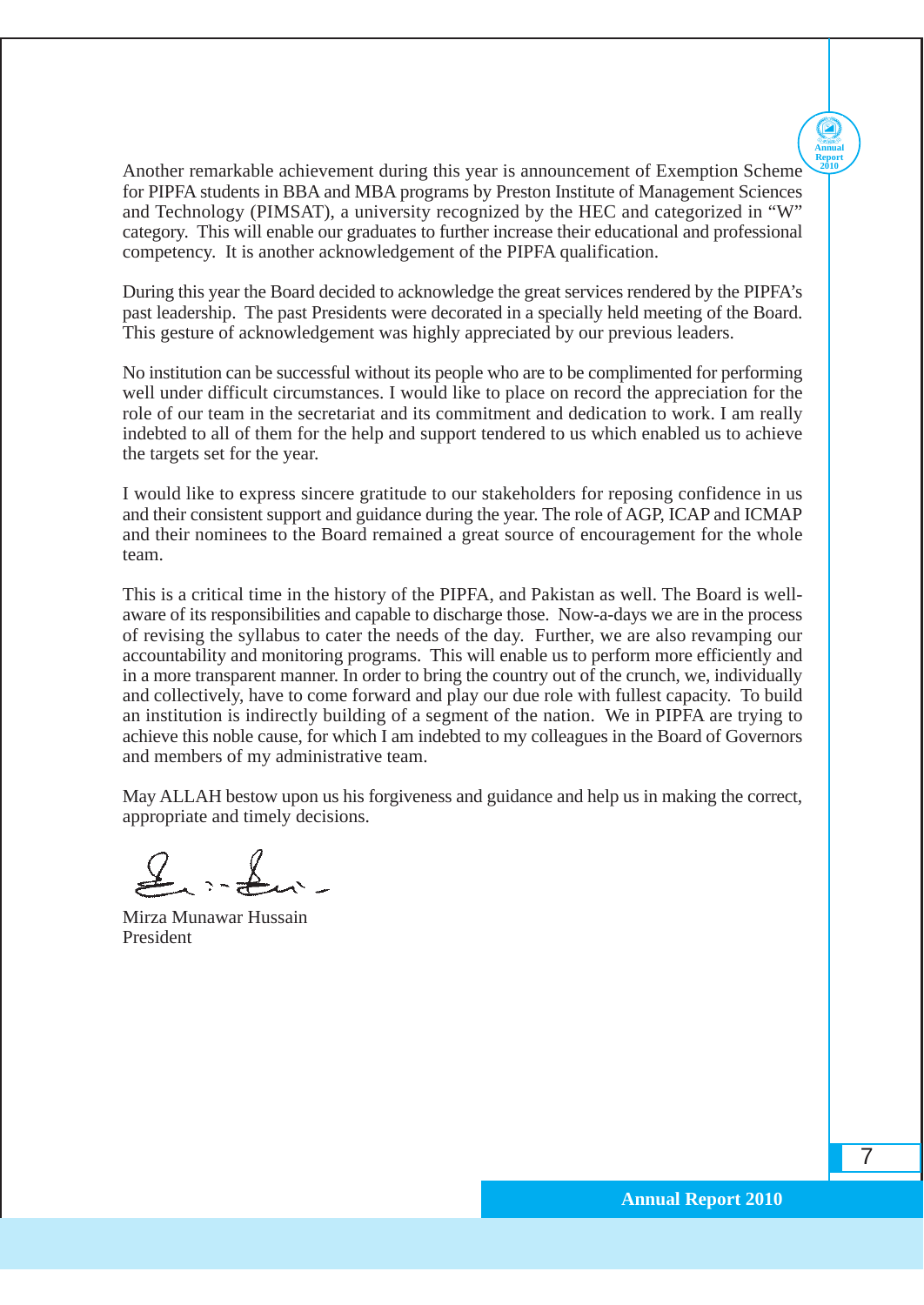# *REPORT OF THE BOARD OF GOVERNORS*

The Board takes pleasure in presenting the 17th Annual Report and audited financial statements of the Institute for the year ended June 30, 2010.

PIPFA is managed by a twelve members Board out of which 9 members are nominated by sponsoring bodies (Three members each by ICAP, ICMAP and Auditor General of Pakistan) remaining three members are elected by the members of the institute for a period of three years. The Board has five standing committees i.e. Executive Committee, Board of Studies, Examination Committee, Regulation and Disciplinary Committee and Publication and Seminar Committee to run PIPFA affairs effectively and efficiently.

# **Financial Position**

**Annual Report 2010**

|                 | 2009-10    | 2008-09    |
|-----------------|------------|------------|
|                 | Rs.        | Rs.        |
| <b>Revenues</b> | 35,758,292 | 30,782,085 |
| <b>Expenses</b> | 32,006,776 | 25,240,833 |
| <b>Surplus</b>  | 3,751,516  | 5,541,252  |

The surplus for the year around 3.7 millions could be possible because of sincere efforts made to promote the educational programs in Corporate and Public Sectors, policy to further motivate and facilitate the students, introduction of Computer Based Examination System, promotion of new members to absorb in the market, introduction of new subscription schemes for members and budget control etc.

Management has laid continuous emphasis on quality education at bearable cost on its part for students and its recognition in the market, for our qualified members as well.

# **MEMBERSHIP**

The qualified members as on June 30, 2010 are 5,012 as against 4,717 at the end of the year 2009, an increase of 295 shows recognition of PIPFA's members in the market. Out of the total memberships more than 1,746 members belong to Public Sector. This reflects tremendous welcome of PIPFA recognition by Government Departments.

# **ENROLMENT**

The registered students of the Institute were 22,867 as against 20,572 of last year, which indicates an increase of 2,295 students representing 11.16 percent increase over the last year.

# **CORPORATE SECTOR EDUCATION PROGRAM**

Education program in corporate sector is progressing satisfactorily. Number of students in this stream has increased considerably. Coaching classes are being conducted in Karachi, Lahore, Faisalabad and Islamabad under direct supervision of PIPFA's staff. In addition to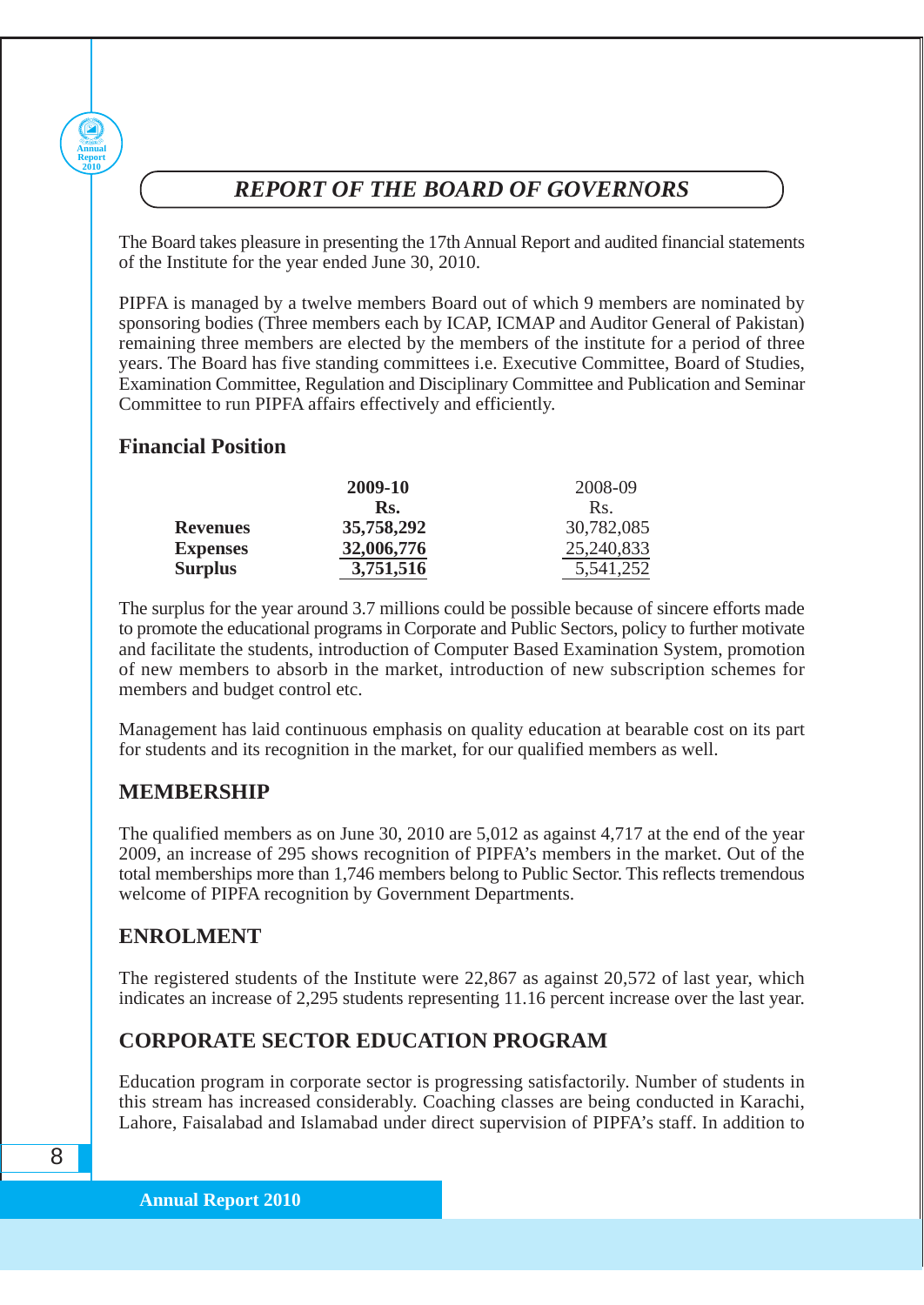above, 11 approved educational institutes, are also conducting coaching classes, out of 11, 2 in Karachi, 1 in Lahore, 1 in Faisalabad, 1 in Rawalpindi, 3 in Multan, 1 in Quetta, 1 in Layyah and 1 in Gujranwala. New syllabus with 10 subjects has been approved by the BOG and has been published for the students as core reading for its Examinations.

# **GOVERNMENT SECTOR EDUCATION PROGRAM**

PIPFA's Public Sector qualification is one the required qualification for the position of Assistant Accounts Officer/Assistant Audit Officer. AGP adopted major changes in its existing nomination criteria and started to nominate newly recruited Assistant Accounts Officers (AAOs) for PIPFA Public Sector and made it mandatory for AAOs for promotions. Your Institute achieved a mile stone by implanting Public Sector education program in August 2005. The Public Sector education in replacement of SAS examinations of Auditor General of Pakistan will go a long way to improve efficiency in management of public accounts, audit and finance. We are grateful to the Director General, Human Resource Management, Department of Auditor General of Pakistan for the continued support and cooperation.

The classes of AGP trainees, who are appointed directly at BPS-17, are being held at Karachi, Lahore, Islamabad, Quetta and Peshawar. This year enrollment of Public Sector stream was 689 as against 647 in 2008-09. The Institute has been making all out efforts to organize the program and to start the classes on the stipulated dates. Punjab Govt. has also nominated 21 trainees for Summer 2010.

### **EXEMPTION**

Exemptions are granted to our members by other professional bodies, on reciprocal basis for further studies. Presently, ICMAP grants exemptions in 7 papers, ICAP in 5 papers of modules A and B, and ACCA in 2 papers, CIMA (UK) had already exempted 4 papers to our qualified students. The exemptions include of CIMA (UK) three papers of Certificate Level and one paper of Operational Level.

PIPFA's qualification is considered ideal for the students aspiring to become Professional Accountant. PIPFA brings substantial savings in study cost and enhanced chances to spontaneously pass other examinations especially CA and ICMA.

# **CFO / COMPANY SECRATORY**

According to clause (XVII) of the Code of Corporate Governance, being recognized professional body, Members of Pakistan Institute of Public Finance Accountants are eligible for the venerated positions of Chief Financial Officer and Company Secretary of listed companies except NBFC Sector. This has been further endorsed in letter No. SECP/ICAP/EM 36/2000/83 issued by Securities and Exchange Commission of Pakistan.

# **MARKET PROMOTION OF PIPFA**

PIPFA has started PIPFA Journal on quarterly basis. This is most useful tool for professional update and image building of the institute.

**Annual Report 2010**

 $\begin{pmatrix} 0 \end{pmatrix}$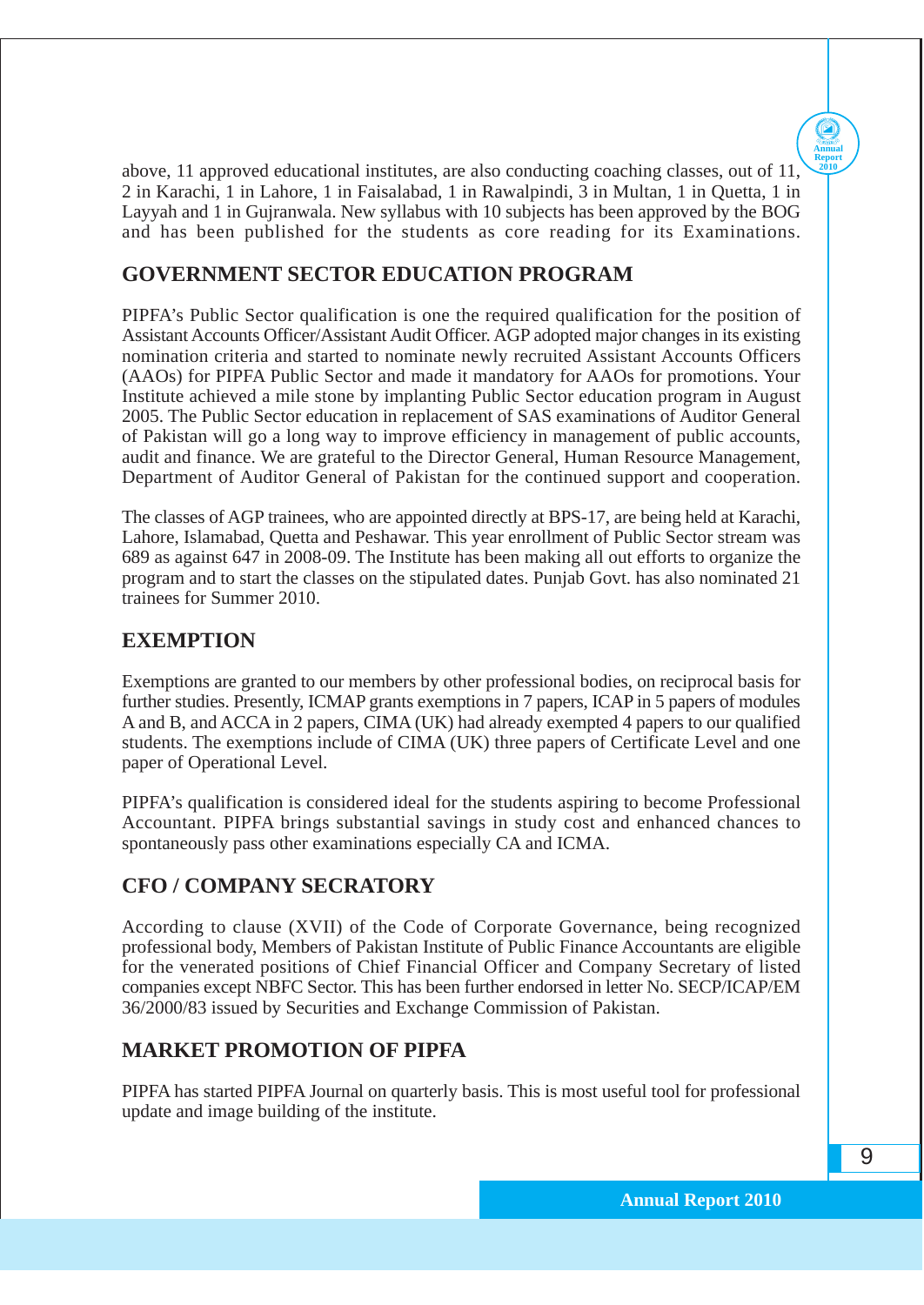PIPFA is a non-profit organization and donor is entitled to tax credit on his assessment as per rate prescribed on Section 61 of the Income Tax Ordinance 2001, on the amount donated to institute through crossed cheque(s).

# **INVENSTMENT IN INNOVATIVE INVESTMENT BANK LTD (IIBL) FORMERLY CRESCENT STANDARD INVESTMENT BANK LIMITED (CSIBL)**

As informed earlier that Crescent Investment Bank Ltd. has pended to realize our deposit of Rupees 13,112,033. These funds were invested as short term investment with CSIBL. The current position in this regard is that CSIBL stands merged with Innovative Housing Finance Limited (IHFL) to finally become Innovative Investment Bank Limited (IIBL). New management had given a plan to repay the amount due, in installment over a period of approximately 5 years to which your institute had not agreed. A four member delegation of Lahore based Board of Governor met administrator Mr. Badruddin Khan and Syed Mehboob Hussain, sponsor Chief Executive of IHFL on June 14th, 2007 and asked to repay the entire amount immediately due to the fact that we had requested for encashment of Certificate of Deposit before the take over of CSIBL by SECP. This meeting could not prove fruitful and IHFL management kept on insisting on the aforementioned repayment plan.

According to IHFL plan 1st installment of Rs.1,000,000 has been received on August 16, 2007. On July 27, 2009, second installment of Rs.2,422,407 was due but management of IIBL could not pay it due to shortage of availability of cash flows. Innovative Investment Bank Limited (IIBL) vide its letter dated July 29, 2009 confirmed that the aforesaid payment shall be made on availability of cash flows which are expected to be generated shortly. The Administrator of IIBL appointed by SECP sent a "Draft Rehabilitation Plan" on May 28, 2010 to the institute to which the institute replied vide its letter dated June 05, 2010 demanding the return of deposits invested with IIBL. The management of the institute has made a provision during the year to these financial statements.

# **INVESTMENT OF SURPLUS FUNDS**

Due to increasing Cash Flows, PIPFA has invested surplus funds in long and short term investments during and after 2009-10, which is tremendous effort of PIPFA team members.

# **FUTURE OUT LOOKS**

We are continuously endeavouring for the recognition of PIPFA at further advance level and extensive action program was implemented during the past years aimed at increasing members' base across the country and to create awareness among young people of the nation. Our plan 2010-2011 includes consolidation of the achievements made in recent times, arrangements for active participation of members and students in Institute's activities, commencement of placement services for the members particularly the newly qualified students, resurgence and expansion of branch committees and more pro-active role of the branch committees, increased professional development and continuing professional development activities.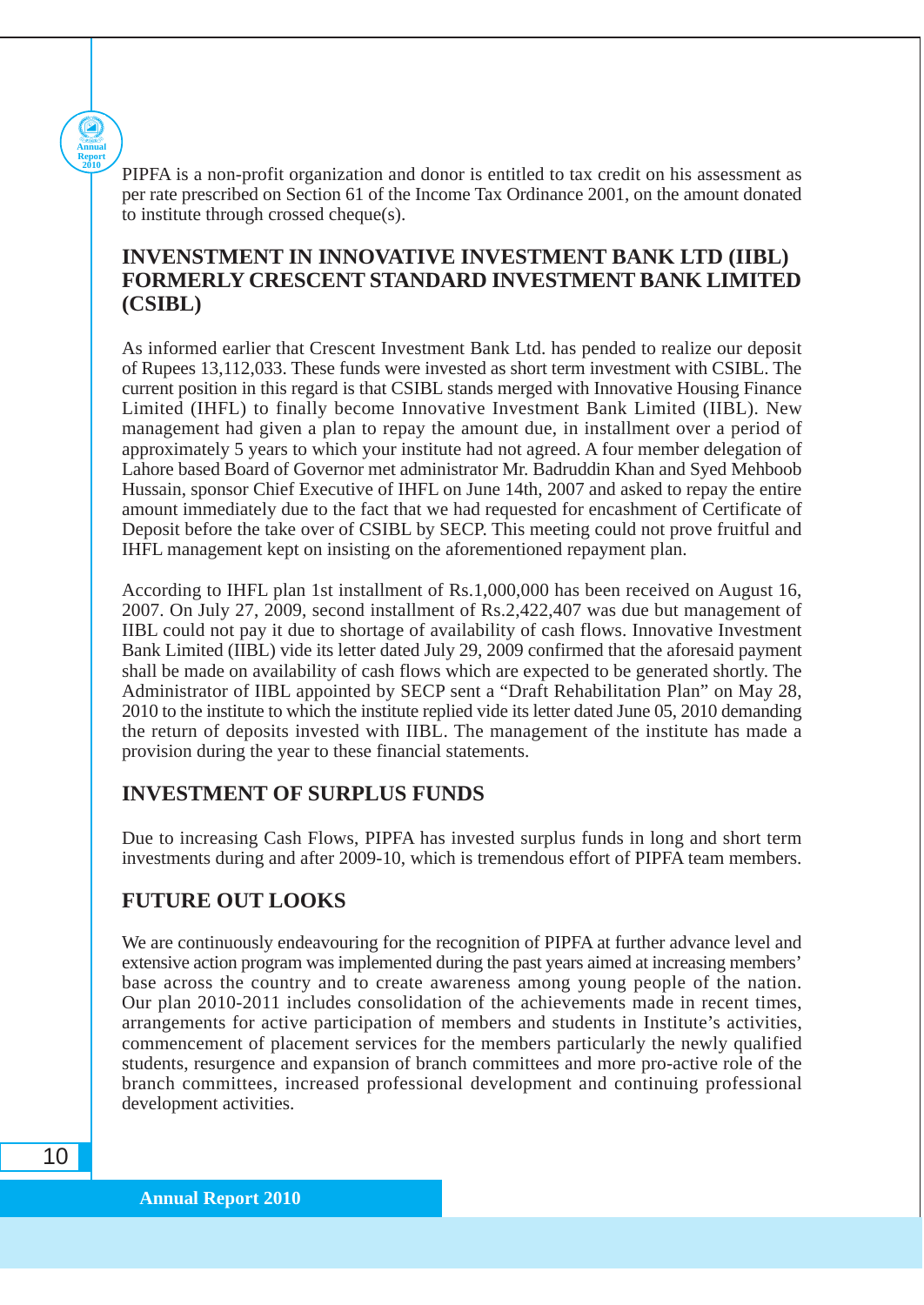We are also expecting a favorable outcome of our request pending with Higher Education Commission for the recognition of PIPFA studies equivalent to graduation level. We are also working on new course of studies after which we hope that PIPFA will get more recognition in the form of further exemptions to our qualified members and students helping them to continue their further professional education at more expanded canvas and with rapid pace.

# **APPRECIATION**

The role of various standing committees, ICAP, ICMAP, AGP and the Officers and Staff of the Secretariat in achieving the goals and promoting the objectives of PIPFA, is highly appreciated and acknowledged, by the Board.

 $\sim -\Delta$ 

Mirza Munawar Hussain<br>President Syed Turab Hyder<br>President Treasurer / Joint Se

Treasurer / Joint Secretary

**Annual Report 2010**

Date: September 25. 2010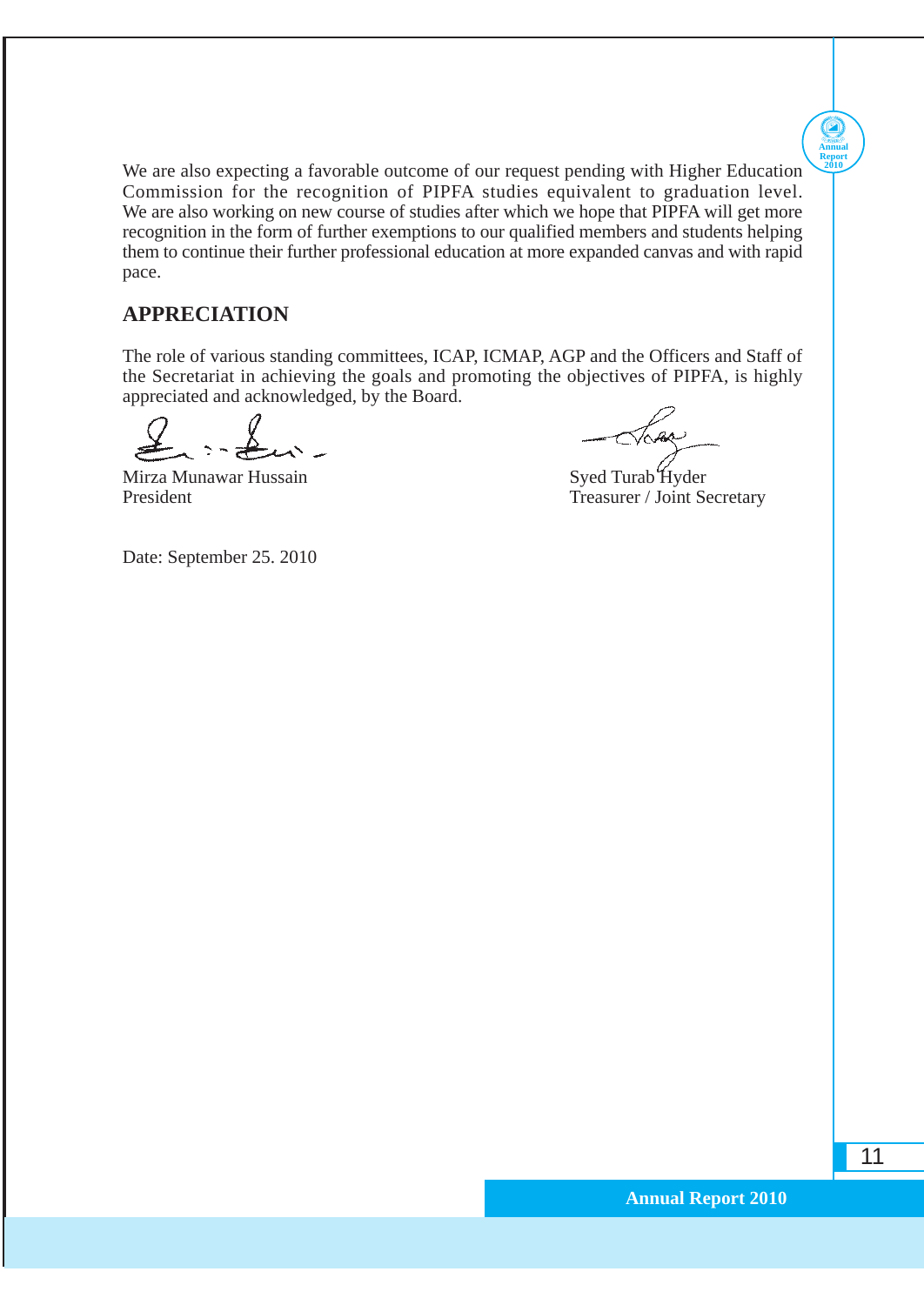# *AUDITOR'S REPORT TO THE MEMBERS*

We have audited the annexed balance sheet of **PAKISTAN INSTITUTE OF PUBLIC FINANCE ACCOUNTANTS,** Karachi (the Institute), as at June 30, 2010 and the related income and expenditure account, cash flow statement, together with the notes forming part thereof, for the year then ended and we state that we have obtained all the information and the explanations which, to the best of our knowledge and belief, were necessary for the purposes of our audit.

It is the responsibility of the Institute's management to establish and maintain a system of internal controls, and prepare and present the above said statements in conformity with the approved accounting standards and the requirements of the Companies Ordinance, 1984. Our responsibility is to express an opinion on these statements based on our audit.

We conducted our audit in accordance with the auditing standards as applicable in Pakistan. These standards require that we plan and perform the audit to obtain reasonable assurance about whether the above said statements are free of any material misstatement. An audit includes examining, on a test basis, evidence supporting the amounts and disclosures in the above said statements. An audit also includes assessing the accounting policies and significant estimates made by management, as well as, evaluating the overall presentation of the above said statements. We believe that our audit provides a reasonable basis for our opinion and, after due verification, we report that:

- (a) in our opinion, proper books of accounts have been kept by the Institute as required by the Companies Ordinance, 1984;
- (b) in our opinion:

- i) the balance sheet and income and expenditure account and cash flow statement together with the notes thereon have been drawn up in conformity with the Companies Ordinance, 1984, and are in agreement with the books of account and are further in accordance with accounting policies consistently applied;
- ii) the expenditure incurred during the year was for the purpose of the Institute's business; and
- iii) the business conducted, investments made and the expenditure incurred during the year were in accordance with the objects of the Institute;
- (c) in our opinion and to the best of our information and according to the explanations given to us, the balance sheet, income and expenditure account and cash flow statement, together with the notes forming part thereof confirm with approved accounting standards as applicable in Pakistan, and, give the information required by the Companies Ordinance, 1984 in the manner so required and respectively give a true and fair view of the state of the Institute's affairs as at June 30, 2010 and the Surplus for the year then ended; and
- (d) in our opinion, no Zakat was deductible at source under the Zakat and Ushr Ordinance, 1980.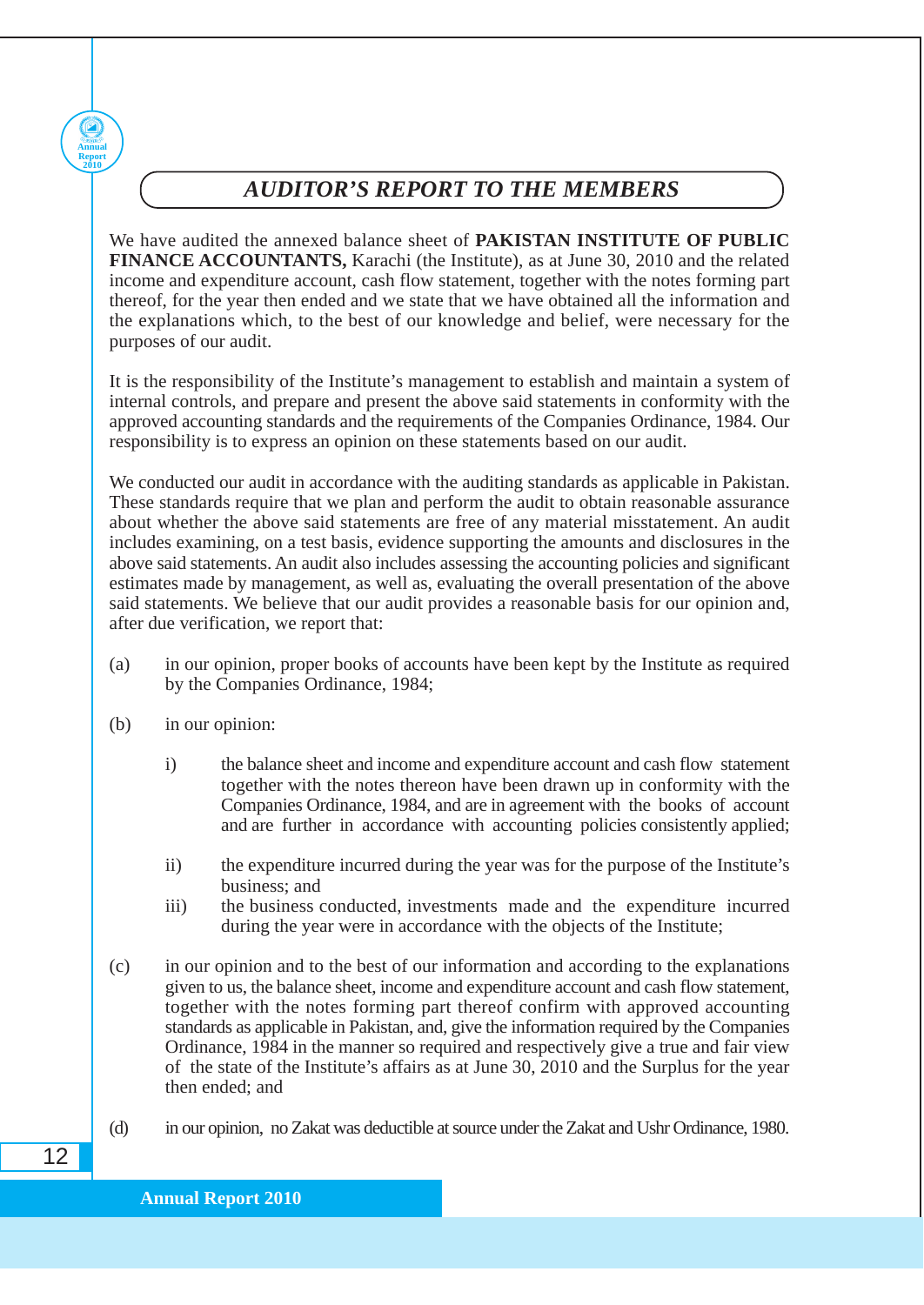We, without qualifying our opinion, draw attention to note 8 to the financial statements wherein it has been explained that investment made in Term Deposit Certificate could not be realized in accordance with plan offered by the investee entity and provision against aforesaid investment has been made accordingly.

 $\int_{IBRAHIM, SHAIKH}$ 

CHARTERED ACCOUNTANTS MUHAMMAD AMIN

**KARACHI: 25 SEPT 2010**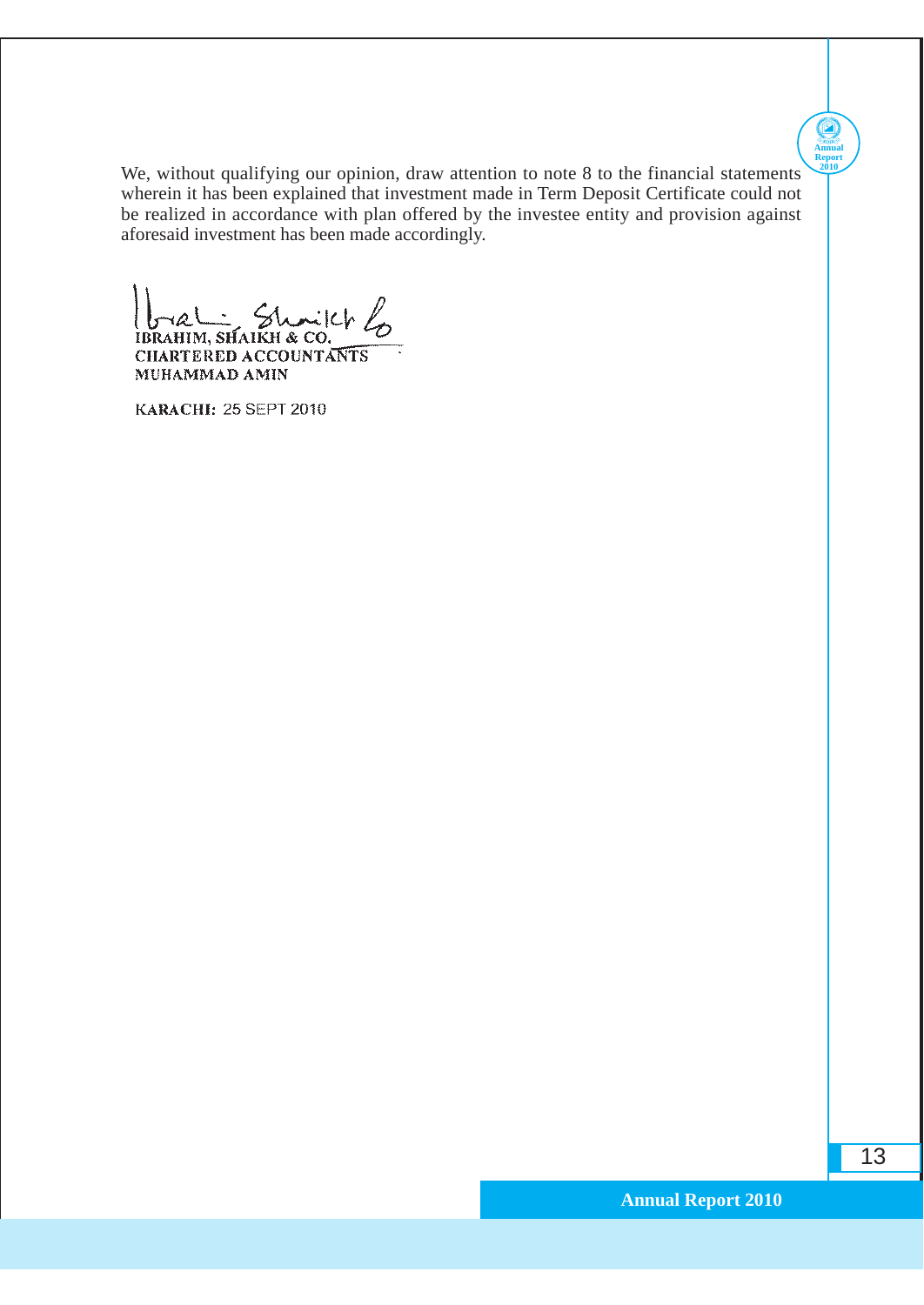| <b>AS AT JUNE 30, 2010</b><br>2010<br><b>Notes</b><br><b>RUPEES</b><br>6,828,317<br>152,249<br>13,174,689<br>$\overline{4}$ | 2009<br><b>RUPEES</b><br>5,685,799<br>227,237<br>14,212,033 |
|-----------------------------------------------------------------------------------------------------------------------------|-------------------------------------------------------------|
|                                                                                                                             |                                                             |
|                                                                                                                             |                                                             |
|                                                                                                                             |                                                             |
|                                                                                                                             |                                                             |
|                                                                                                                             |                                                             |
|                                                                                                                             |                                                             |
| 7,316,443<br>5<br>13,273,156<br>20,589,599                                                                                  | 8,819,136<br>6,449,118<br>15,268,254                        |
| (1,765,100)<br>(1,163,962)<br>(2,929,062)<br>17,660,537                                                                     | (354, 500)<br>(974, 547)<br>(1,329,047)<br>13,939,207       |
|                                                                                                                             |                                                             |
| 37,815,792                                                                                                                  | 34,064,276                                                  |
|                                                                                                                             | 34,064,276                                                  |
| $\overline{7}$<br>8                                                                                                         | 9<br>37,815,792<br>37,815,792                               |

The annexed notes form an integral part of these financial statements.

 $\frac{1}{2}$  =  $\lambda$ É

PRESIDENT TREASURER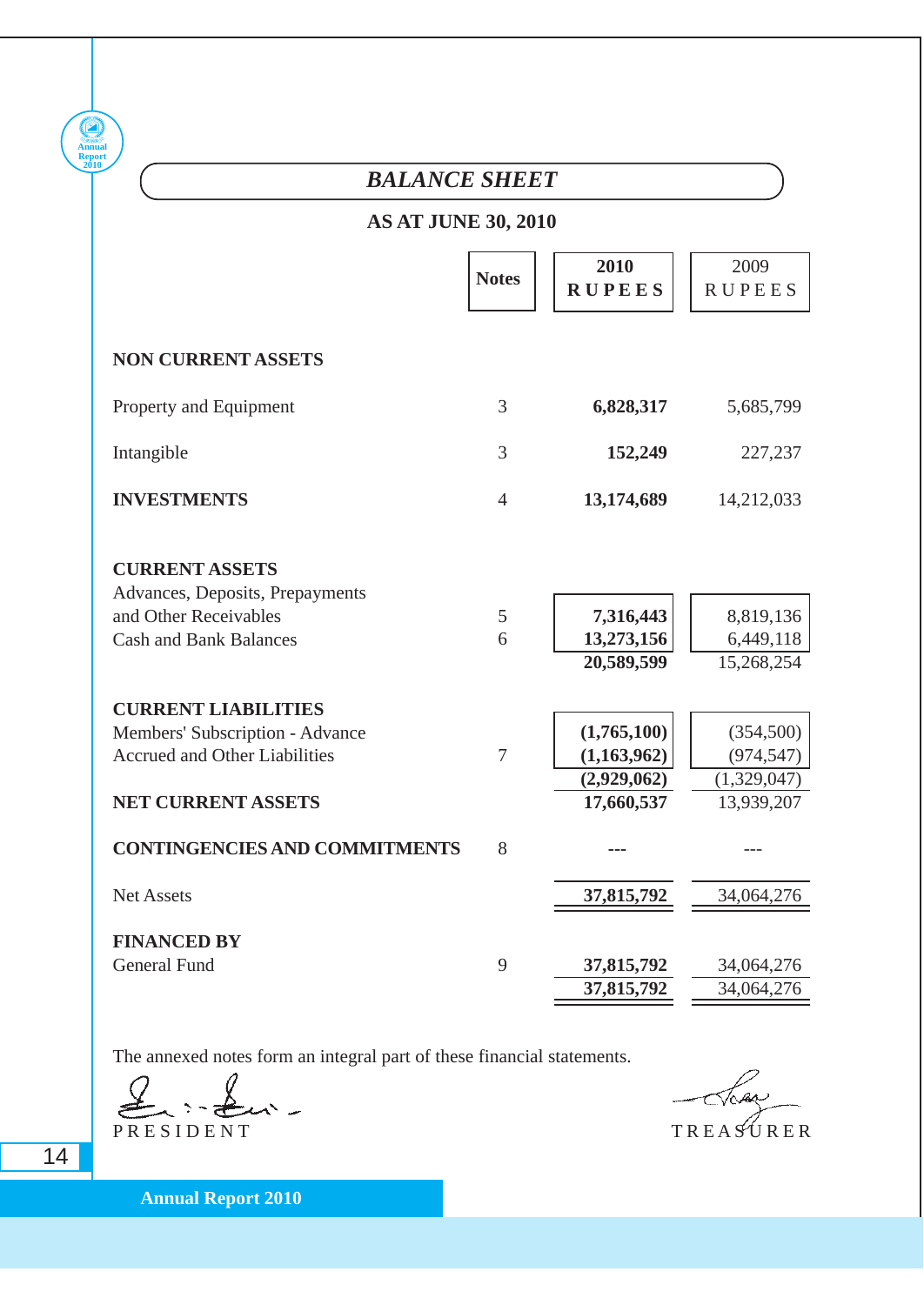| INCOME AND EXPENDITURE ACCOUNT             |              |                       |                       |  |  |  |
|--------------------------------------------|--------------|-----------------------|-----------------------|--|--|--|
| FOR THE YEAR ENDED JUNE 30, 2010           |              |                       |                       |  |  |  |
|                                            | <b>Notes</b> | 2010<br><b>RUPEES</b> | 2009<br><b>RUPEES</b> |  |  |  |
| <b>INCOME</b>                              |              |                       |                       |  |  |  |
| <b>Students Registration and Annual</b>    |              |                       |                       |  |  |  |
| <b>Subscription Fee</b>                    | 10           | 5,151,025             | 4,452,600             |  |  |  |
| <b>Examination and Exemption Fee</b>       | 11           | 13,883,342            | 10,772,893            |  |  |  |
| Members Registration and                   |              |                       |                       |  |  |  |
| <b>Annual Subscription Fee</b>             | 12           | 1,394,352             | 2,119,200             |  |  |  |
| <b>Coaching Fee</b>                        | 13           | 12,940,630            | 11,849,057            |  |  |  |
| Other Income                               | 14           | 2,388,943             | 1,588,335             |  |  |  |
|                                            |              | 35,758,292            | 30,782,085            |  |  |  |
| <b>LESS: EXPENDITURE</b>                   |              |                       |                       |  |  |  |
| <b>Examination Department Expenses</b>     | 15           | 5,993,976             | 6,283,500             |  |  |  |
| <b>Members Department Expenses</b>         | 16           | 1,413,391             | 1,072,172             |  |  |  |
| <b>Coaching Department Expenses</b>        | 17           | 14,244,692            | 12,673,513            |  |  |  |
| <b>Administration Expenses</b>             | 18           | 5,711,771             | 5,211,648             |  |  |  |
| <b>Other Expenses</b>                      | 19           | 4,642,946             |                       |  |  |  |
|                                            |              | (32,006,776)          | (25,240,833)          |  |  |  |
| <b>Surplus transferred to General Fund</b> |              | 3,751,516             | 5,541,252             |  |  |  |

The annexed notes form an integral part of these financial statements.<br> $\sum_{n=1}^{\infty}$ 

PRESIDENT TREASURER

15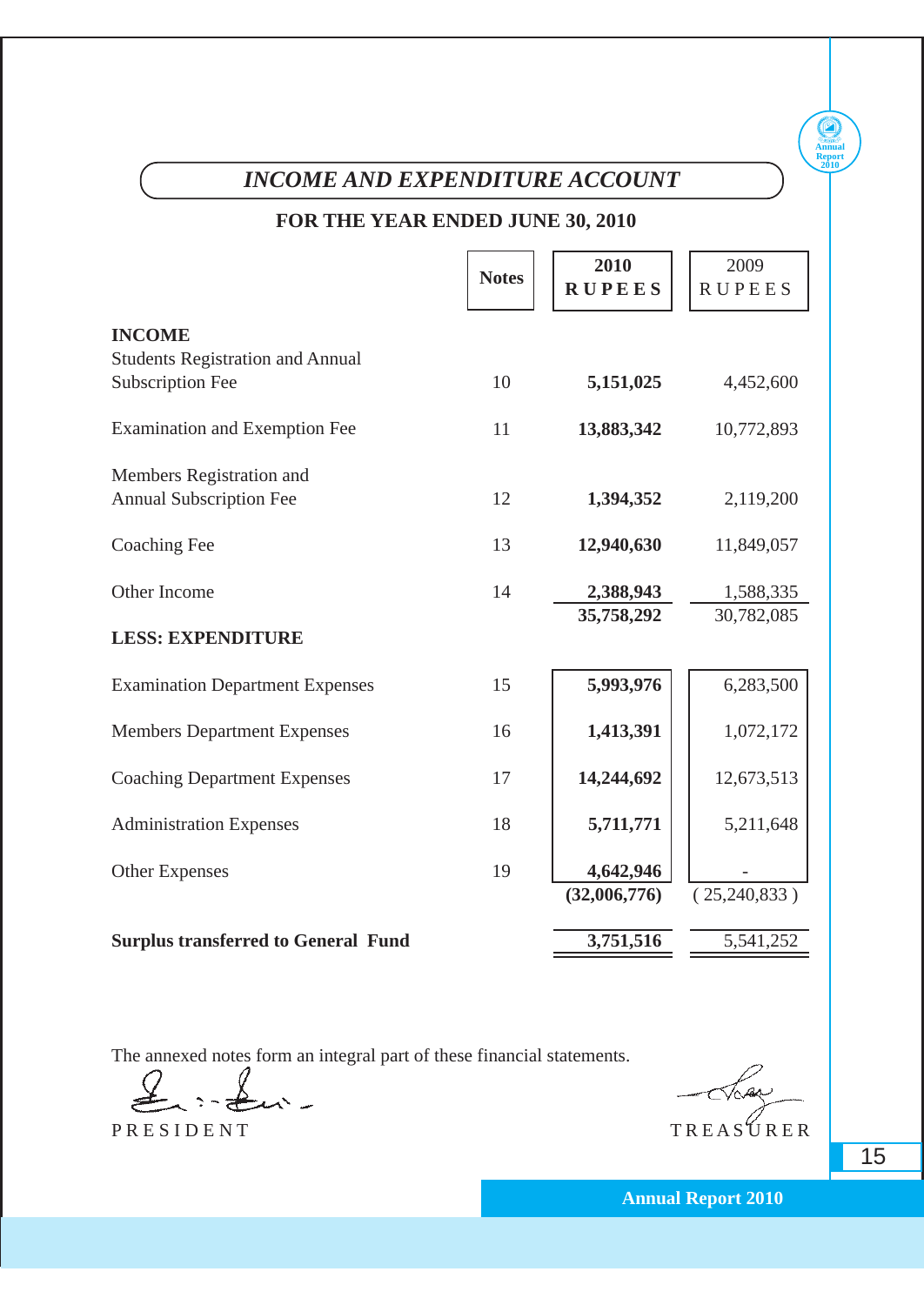# *CASH FLOW STATEMENT*

# **FOR THE YEAR ENDED JUNE 30, 2010**

|                                                                                                                                     | <b>Notes</b> | 2010          | 2009          |
|-------------------------------------------------------------------------------------------------------------------------------------|--------------|---------------|---------------|
|                                                                                                                                     |              | <b>RUPEES</b> | <b>RUPEES</b> |
| <b>CASH FLOWS FROM OPERATING ACTIVITIES-A</b>                                                                                       |              |               |               |
| Surplus for the year                                                                                                                |              | 3,751,516     | 5,541,252     |
| Adjustment for non cash charges:                                                                                                    |              |               |               |
| Depreciation                                                                                                                        |              | 991,700       | 740,837       |
| Amortization                                                                                                                        |              | 74,988        | 111,922       |
| <b>Operating Surplus before changes in Working Capital</b>                                                                          |              | 4,818,204     | 6,394,011     |
| (Decrease) / Increase in Current Assets<br>Advances, Deposits and Prepayments<br><b>Increase/ (Decrease) in Current Liabilities</b> |              | 1,502,693     | (5,240,691)   |
| <b>Accrued and Other Liabilities</b>                                                                                                |              | 1,600,015     | 1,131,342     |
| <b>Net Cash Flows from Operating Activities</b>                                                                                     |              | 7,920,912     | 2,284,662     |
| <b>CASH FLOWS FROM INVESTING ACTIVITIES-B</b>                                                                                       |              |               |               |
| <b>Fixed Capital Expenditure</b>                                                                                                    |              | (2, 134, 217) | (1,924,382)   |
| Investments                                                                                                                         |              | 1,037,343     | 500,000       |
| <b>Net Cash Flows from Investing Activities</b>                                                                                     |              | (1,096,874)   | (1,424,382)   |
| <b>CASH FLOWS FROM FINANCING ACTIVITIES-C</b>                                                                                       |              |               |               |
|                                                                                                                                     |              |               |               |
| Net Increase in Cash & Cash Equivalents $(A + B + C)$                                                                               |              | 6,824,038     | 860,280       |
| Cash and Cash Equivalents at beginning of the Year                                                                                  |              | 6,449,118     | 5,588,838     |
|                                                                                                                                     |              |               |               |
| Cash and Cash Equivalents at end of the Year                                                                                        | 6            | 13,273,156    | 6,449,118     |

Linder-

PRESIDENT TREASURER

**Annual Report 2010**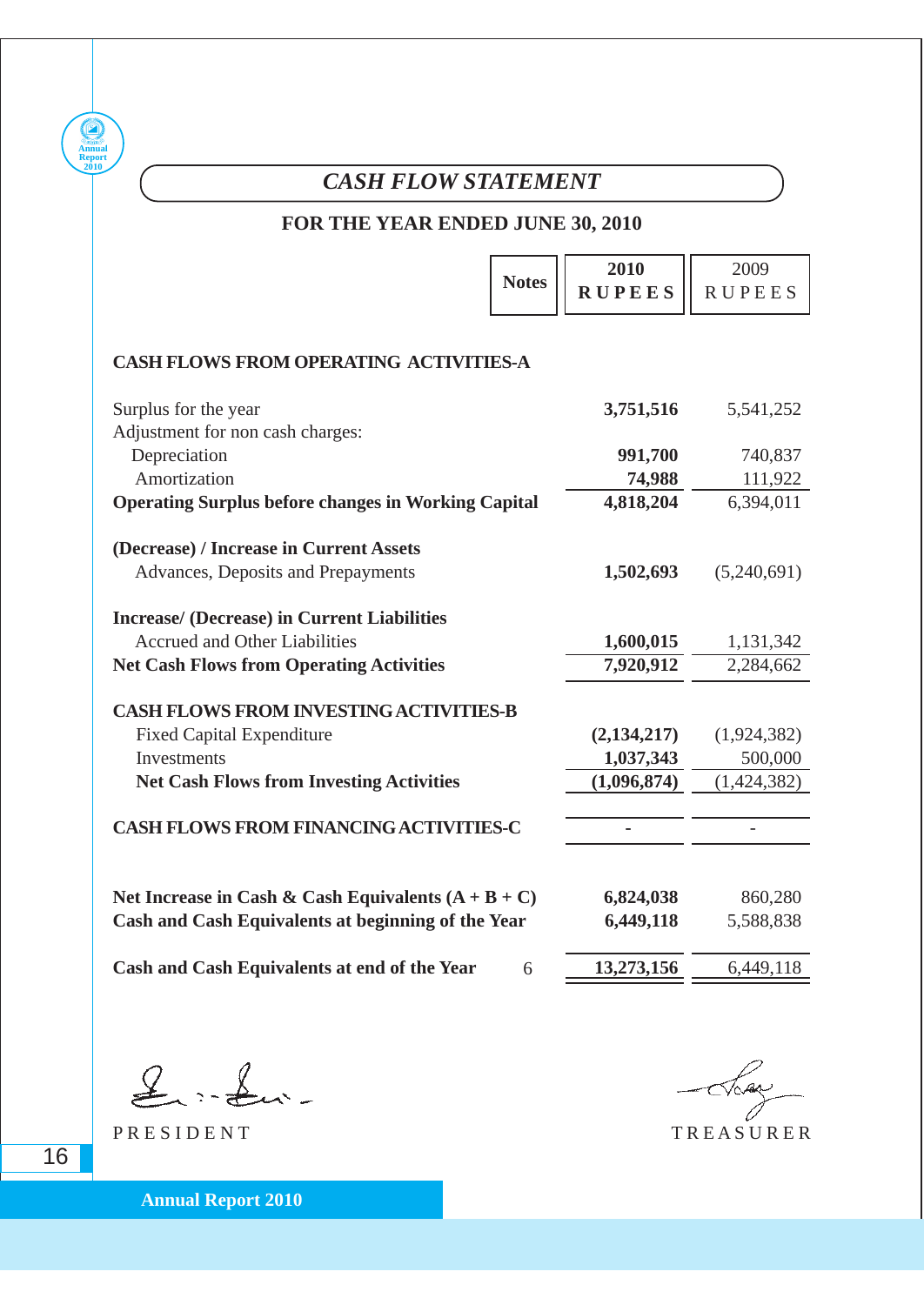

*NOTES TO THE FINANCIAL STATEMENTS*

### **FOR THE YEAR ENDED JUNE 30, 2010**

#### **1. STATUS AND NATURE OF THE COMPANY**

Pakistan Institute of Public Finance Accountants (PIPFA) was incorporated on 28th of October, 1993 as public company limited by Guarantee under section 42 of the Companies Ordinance, 1984. PIPFA was established jointly by the Institute of Chartered Accountants of Pakistan (ICAP), Institute of Cost and Management Accountants of Pakistan (ICMAP) and Department of Auditor General of Pakistan (AGP). At the inception the name of the institution was 'The Association of Accounting Technicians of Pakistan' (AAT) which was changed to the present name in August 2000. PIPFA is a non-profit organization wholly committed to accounting education and development.

Registered Office of the Institute is situated at M1 & M2, Mezzanine Floor, Park Avenue, Block-6, 24-A, P.E.C.H.S., Shahra-e-Faisal, Karachi – 75400.

#### **2. SIGNIFICANT ACCOUNTING POLICIES**

The Significant Accounting Policies adopted in the preparation of these financial statements are set out below:

#### **2.1 Statement of Compliance**

These financial statements have been prepared in accordance with approved accounting standards as applicable in Pakistan. Approved accounting standards comprise of Accounting and Financial Reporting Standard for Medium-Sized Entities (MSEs) issued by the Institute of Chartered Accountants of Pakistan and provisions of and directives issued under the Companies Ordinance 1984. In case requirements differ, the provisions or directives of the Companies Ordinance 1984 shall prevail.

#### **2.2 Accounting Convention**

These Financial Statements have been prepared under historical cost convention.

#### **2.3 Property & Equipment**

- These are stated at cost less accumulated depreciation. Depreciation on all property & equipment is charged on reducing balance method. Full year's depreciation is charged in the year of addition while no depreciation is charged in the year of disposal.
- Maintenance and normal repairs are charged to income as and when incurred.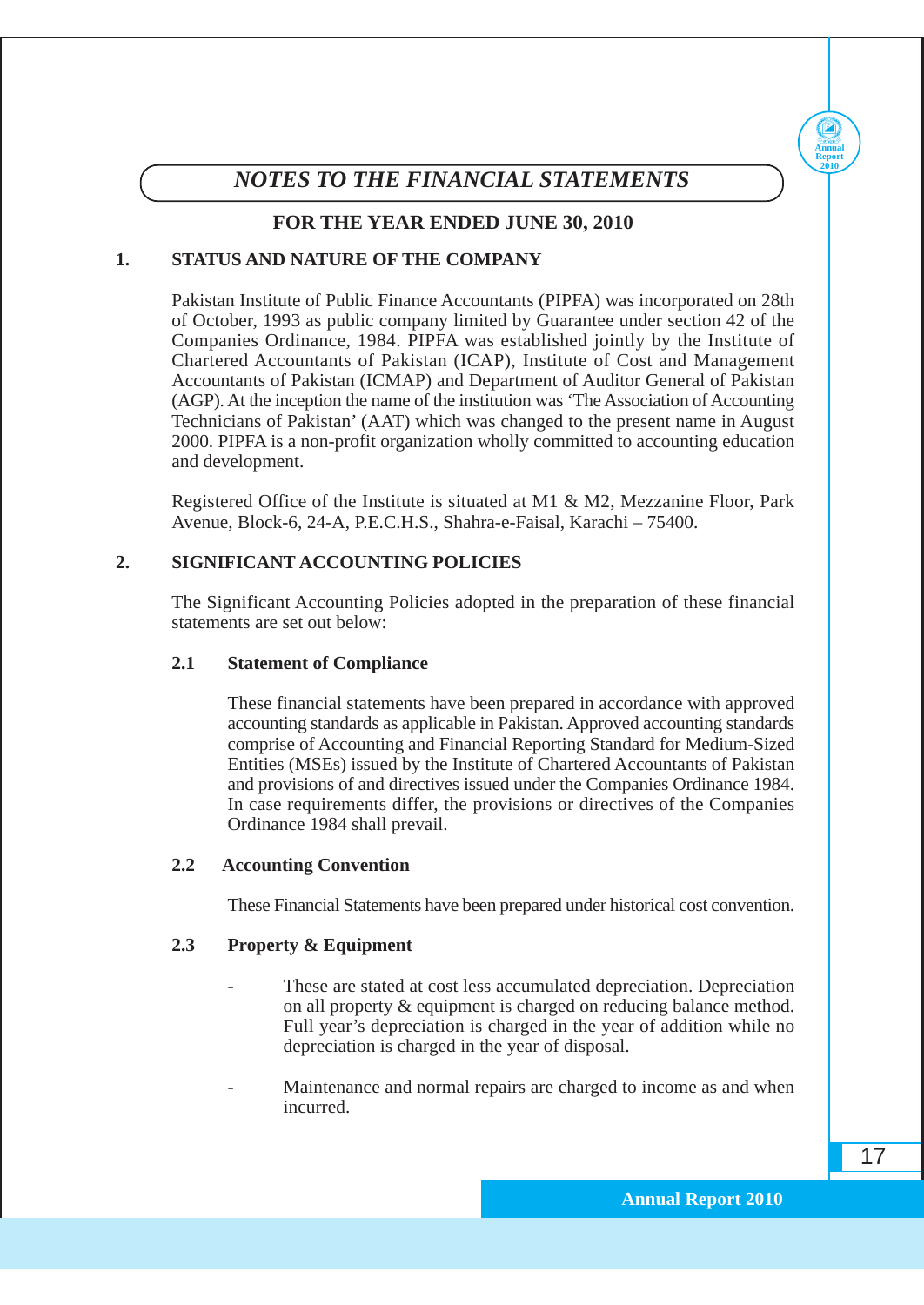- Major renewals and improvements are capitalized.
- Gains and losses on disposal of property & equipment are included in the income.
- Study materials, publications and stationery costs are charged to income as and when incurred.
- **2.3.1** Depreciation methods, residual values and useful lives of assets are reviewed at each financial year end, and adjusted if impact on depreciation is significant.

#### **2.4 Intangible**

**Annual Report 2010**

> This represents cost of computer software less amortization at the rate of 33% per annum using the reducing balance method.

#### **2.5 Investments**

#### Held to maturity

Held to maturity investments are non-derivative financial assets with fixed or determinable payments and fixed maturity that an entity has the positive intention and ability to hold to maturity.

Investments classified as held to maturity are recognized initially at fair value, plus attributable transaction cost. Subsequent to initial recognition, these are stated at amortized cost with any difference between cost and redemption value being recognized in the income and expenditure account over the period of the investments on an effective yield method.

#### **2.6 Taxation**

The Institute is approved as Non Profit Organization (NPO) under Section 2 (36) of the Income Tax Ordinance, 2001.

#### **2.7 Financial Assets and Liabilities**

All financial assets and liabilities are initially measured at cost, which is the fair value of the consideration given and received respectively and are recognized at the time when the institute becomes a party to contractual provision of the instrument. Any gain and loss of the financial assets and liabilities is taken to income and expenditure account.

#### **2.8 Provisions**

Provisions are recognized in the balance sheet when the Institute has a legal or constructive obligation as a result of past events and it is probable that out flow of economic benefits will be required to settle the obligation and a reliable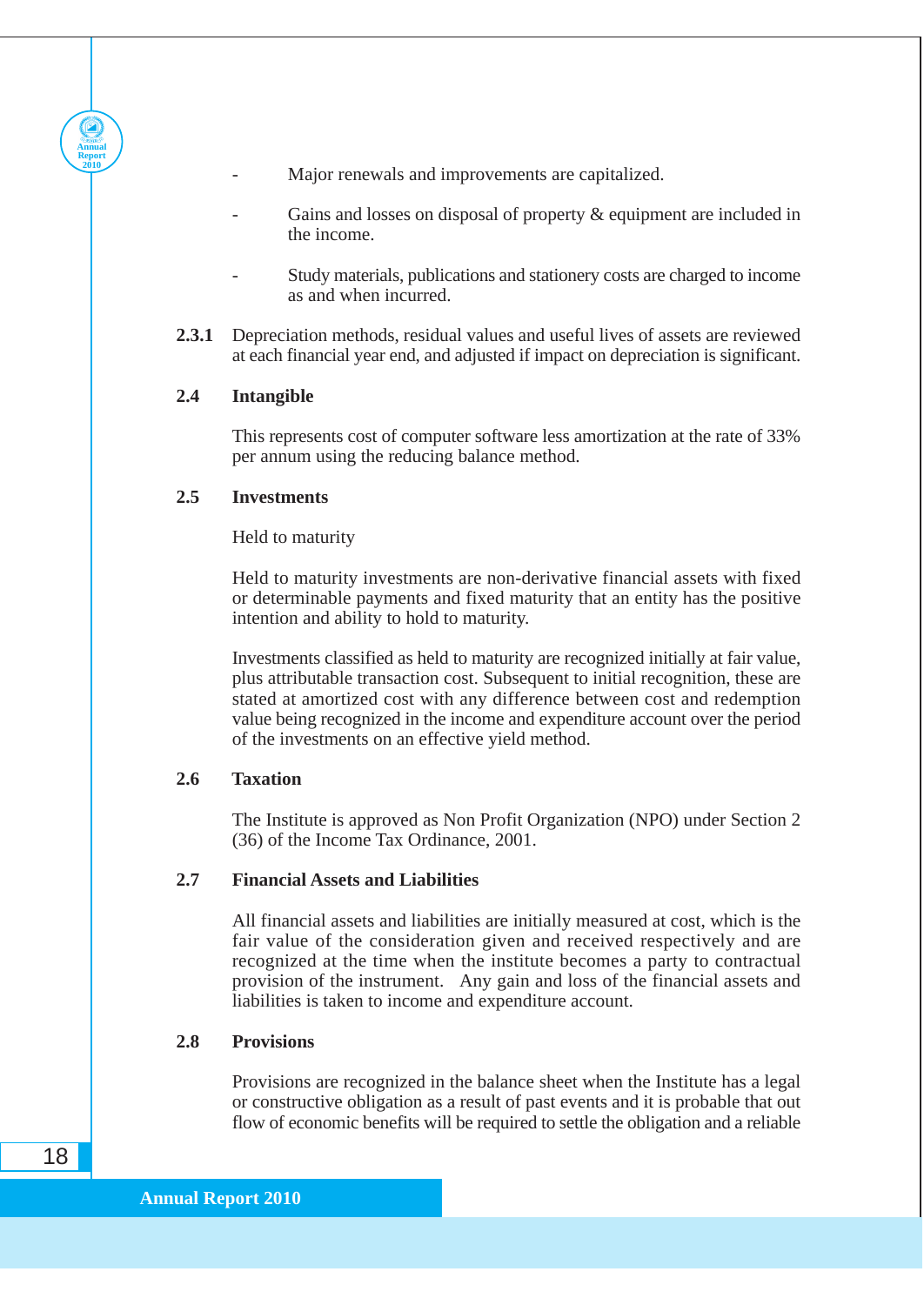estimate of the amount can be made. However, provisions are reviewed at each balance sheet date and adjusted to reflect current best estimate.

#### **2.9 Cash & Cash Equivalents**

Cash & Cash Equivalents are carried at cost. For the purpose of cash flow statement, cash and cash equivalents comprise cash in hand, cash with banks on current and saving accounts, short term deposits and running finance under mark-up arrangements.

#### **2.10 Revenue Recognition**

- Income from fees and subscriptions from members and students is recognizd on receipt basis, except in case of life and special membership cases, where subscription received from members is spread over a period of 20 and 10 years respectively.
- Income from approved coaching centers is recognized on receipt basis.
- Income from Computer Based Examinations is recognized on accrual basis.
- Profit on bank deposits is accounted for on accrual basis.

#### **2.11 Impairment**

The carrying amounts of the Institute's assets are reviewed at balance sheet date to determine whether there is any indication of impairment, if any such indication exists, the asset's recoverable amount is estimated and impairment losses are recognized.

#### **2.12 Judgment, estimates and assumptions**

The preparation of financial statements in conformity with approved accounting standards requires the use of certain critical accounting estimates. It also requires management to exercise its judgment in the process of applying the company's accounting policies. Estimates and judgment are continually evaluated and are based on historical experience and other factors, including expectations of future events that are believed to be reasonable under the circumstances. The areas where various assumptions and estimates are significant to Institute's financial statements or where judgments were exercised in application of accounting policies are as follows:

- Useful lives of depreciable assets and residual value note 2.3.

#### **2.13 Functional and presentation currency**

These financial statements are presented in Pakistan Rupees which is also the Institute's functional currency.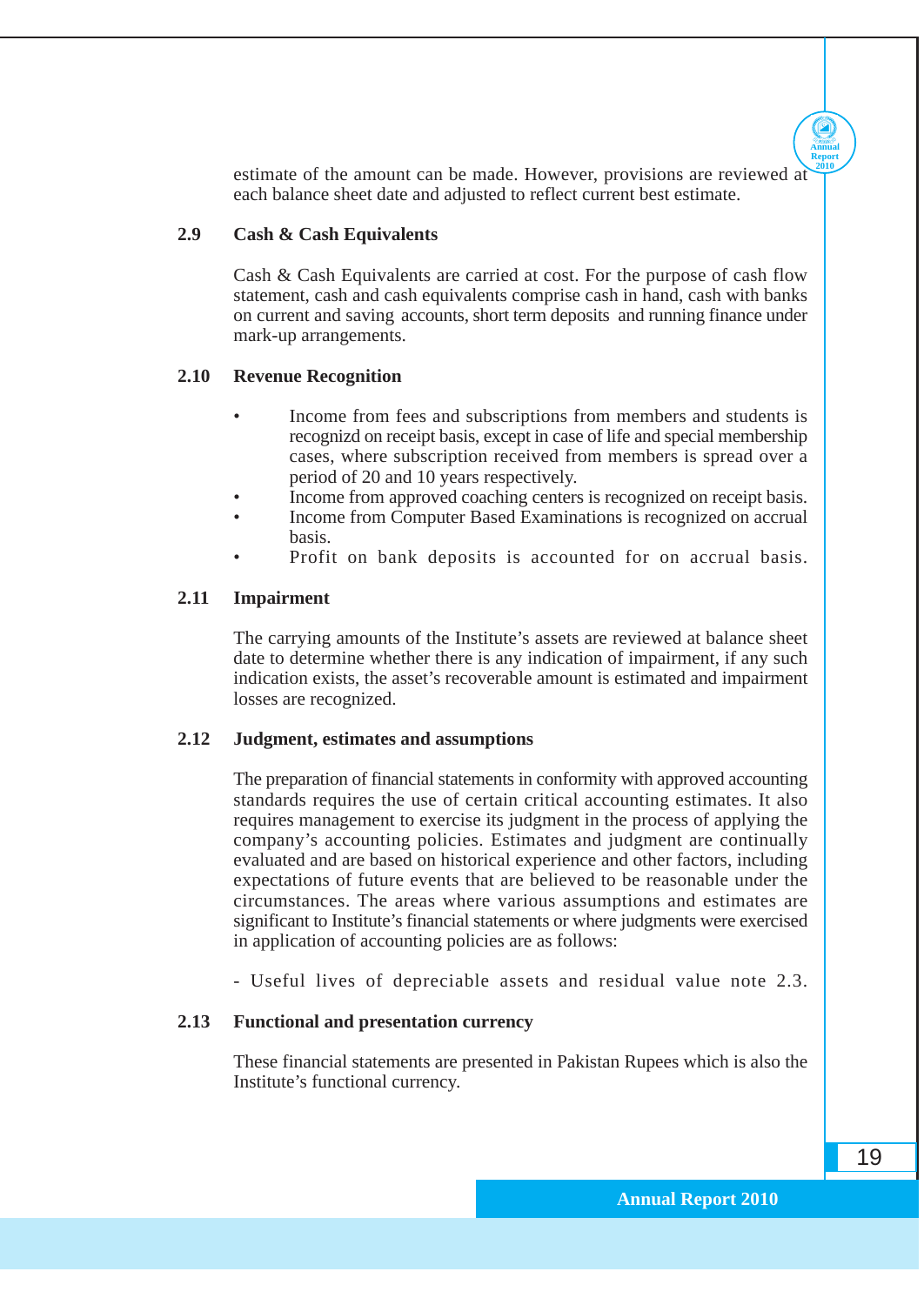| Annual<br>Report<br>2010 |                                                                                                                           |                                                             |                                                                          |            |                     |                                                                                                                       |                                                               |                                       |
|--------------------------|---------------------------------------------------------------------------------------------------------------------------|-------------------------------------------------------------|--------------------------------------------------------------------------|------------|---------------------|-----------------------------------------------------------------------------------------------------------------------|---------------------------------------------------------------|---------------------------------------|
|                          | 3.1<br>Depriciation for the year has been allocated as follows<br>ADMINISTRATION EXPENSES<br>COACHING DEPARTMENT EXPENSES | TOTAL 2010 - RUPEES<br>Examination Software<br>CBE Software | PARTICULARS                                                              | Intangible | TOTAL 2010 - RUPEES | Furniture & Fixtures<br>Office Equipments<br>Offices - Leasehold<br>Library Books<br>Electrical Equipments<br>Vehicle | <b>PARTICULARS</b>                                            | $\bm{\omega}$<br>Property & Equipment |
|                          |                                                                                                                           | 510,000<br>200,000<br>310,000                               | As at July<br>01, 2009<br>Rs.                                            |            | 9,409,190           | 5,297,984<br>571,493<br>821,881<br>839,308<br>829,000<br>49,524                                                       | As at July<br>01, 2009<br>Rs.                                 |                                       |
|                          |                                                                                                                           | ×,<br>п                                                     | <b>Additions</b><br>◠<br>Rs.<br>$\circ$                                  |            | 2,134,217           | ;228,140<br>862,177<br>43,900<br>$\mathbf{I}$                                                                         | <b>Additions</b><br>◠<br>$\mathbf{Rs}$<br>$\circ$             |                                       |
|                          | $\overline{\bf 8}$<br>$\overline{L}$                                                                                      | ı                                                           | Adjustment<br><b>Disposal/</b><br>S<br>Rs.<br>$\blacksquare$             | ı,         | $\mathsf I$         |                                                                                                                       | Adjustment<br><b>Disposal/</b><br>S<br>Rs.<br>$\blacksquare$  |                                       |
|                          |                                                                                                                           | 510,000<br>310,000<br>200,000                               | As at June<br>30, 2010<br>Rs.                                            |            | 11,543,407          | 5,297,984<br>2,433,670<br>2,067,448<br>821,881<br>872,900<br>49,524                                                   | As at June<br>30, 2010<br>Rs.                                 |                                       |
|                          |                                                                                                                           | 282,763<br>216,763<br>66,000                                | As at July<br>01, 2009<br>Rs.<br>$\blacktriangleright$<br>$\blacksquare$ |            | 3,723,390           | 1,873,587<br>923,660<br>415,347<br>345,267<br>124,350<br>41,179                                                       | As at July<br>01, 2009<br>Rs.<br>$\overline{\mathbf{u}}$<br>国 | FIXED ASSETS SCHEDULE                 |
|                          |                                                                                                                           | 30,768<br>74,988<br>44,220                                  | $\bullet$<br>For the<br>Year<br>Rs.<br>₩<br>۳<br>I                       |            | 001,100             | 453,003<br>172,218<br>171,220<br>112,283<br>81,307<br>1,669                                                           | ᠊ᡆ<br>For the<br>Year<br>Rs.<br>κ<br>⊨<br>◠                   |                                       |
|                          | 001,700<br>297,510<br>694,190<br>Rupees<br>2010                                                                           | 357,751<br>247,531<br>110,220                               | As at June<br>30, 2010<br>Z<br>Rs.<br>⋗<br>H<br>⊨                        |            | 4,715,090           | 2,044,807<br>,376,663<br>496,654<br>236,633<br>517,485<br>42,848                                                      | As at June<br>30, 2010<br>Rs.<br>⋗<br>⊣<br>$\blacksquare$     |                                       |
|                          |                                                                                                                           | 33<br>33                                                    | $\circ$<br>Rate<br>$\frac{6}{9}$<br>Z                                    |            |                     | $\infty$<br>$\infty$<br>$\infty$<br>$\overline{5}$<br>$\overline{0}$<br>$\sigma$                                      | $\circ$<br>Rate<br>$\frac{6}{9}$<br>Z                         |                                       |
|                          | 740,837<br>444,502<br>296,335<br>Rupees<br>2009                                                                           | 152,249<br>89,780<br>62,469                                 | <b>June 30,</b><br>W.D.V.<br>As at<br>2010<br>Rs.                        |            | 6,828,317           | 3,253,177<br>1,057,007<br>1,549,963<br>325,227<br>636,267<br>6,676                                                    | <b>June 30,</b><br>W.D.V.<br>As at<br>2010<br>Rs.             |                                       |

**Annual Report 2010**

20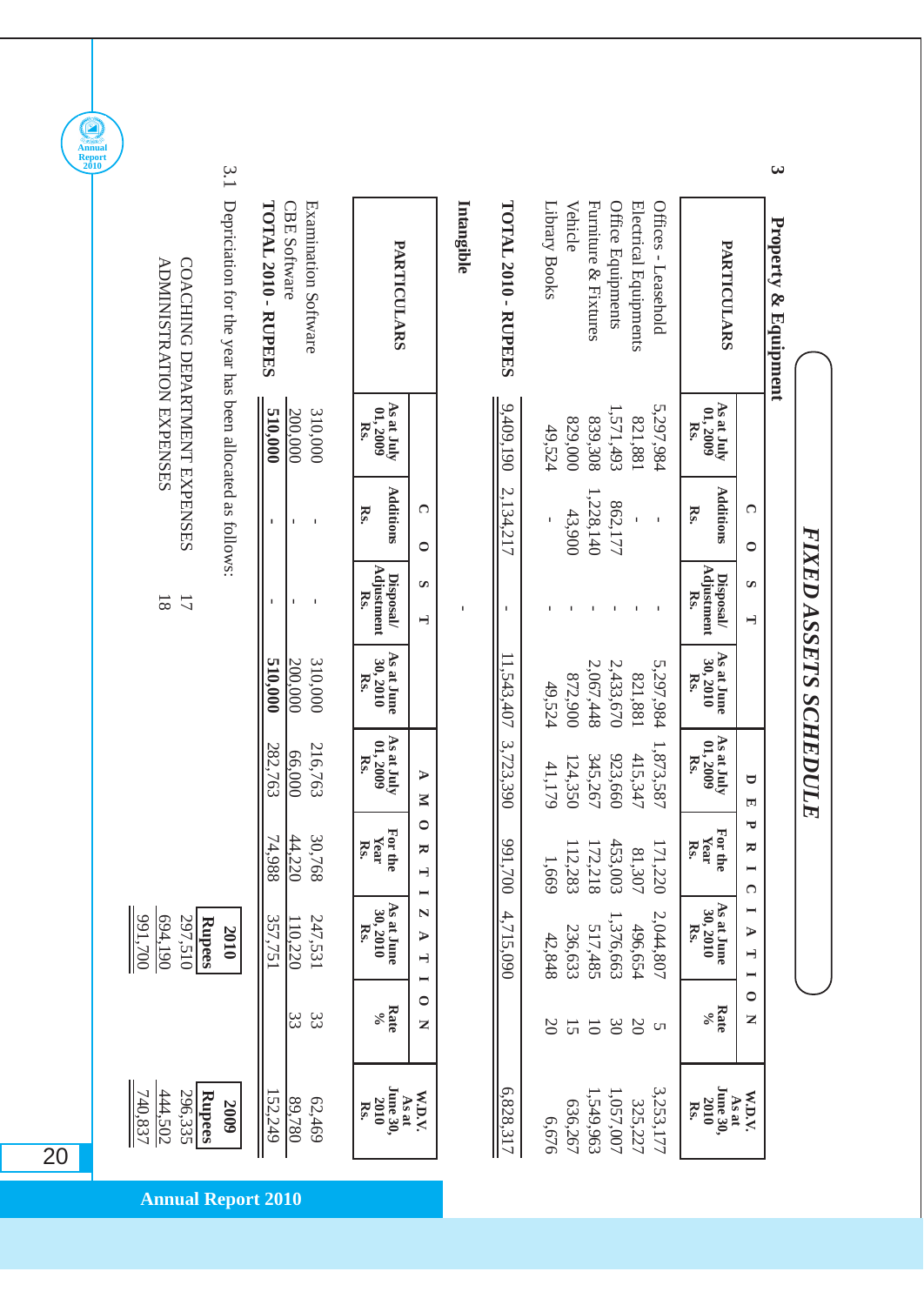**3.2**

**Annual Report 2010**

|                                 |                               |                                     |                                       | FIXED ASSETS SCHEDULE                 |                                         |                                   |                                       |                |                                                     |
|---------------------------------|-------------------------------|-------------------------------------|---------------------------------------|---------------------------------------|-----------------------------------------|-----------------------------------|---------------------------------------|----------------|-----------------------------------------------------|
| <b>Property &amp; Equipment</b> |                               |                                     |                                       |                                       |                                         |                                   |                                       |                |                                                     |
|                                 |                               | ∩<br>$\bullet$                      | S<br>⊣                                |                                       | $\texttt{I}$<br>$\overline{\mathbf{r}}$ | ᠊ᡆ<br>$\approx$<br>Q              | ▶<br>$\overline{a}$                   | $\circ$<br>Z   | W.D.V.                                              |
| <b>PARTICULARS</b>              | As at July<br>01, 2008<br>Rs. | <b>Additions</b><br>$\mathbf{R}$ s. | Adjustment<br><b>Disposal</b><br>Rs.  | As at $J$ une<br>30,2009<br>Rs.       | As at July<br>01, 2008<br>Rs.           | For the<br>Year<br>Rs.            | As at June<br>30, 2009<br>Rs.         | Rate<br>్      | June 30,<br>2009<br>As at<br>$\mathbf{R}$ s.        |
| Offices - Leasehold             | 5,297,984                     |                                     |                                       | 5,297,984                             | 1,693,356                               | 180,23                            | 1,873,587                             | S              | 3,424.397                                           |
| Electrical Equipments           | 682,881                       | 139,000                             |                                       | 821,881                               | 313,715                                 | 101,633                           | 415,347                               | $\infty$       | 406,534                                             |
| Office Equipments               | 839,233                       | 732,260                             |                                       | [,571,493                             | 646,017                                 | 277,643                           | 923,660                               | $\frac{8}{20}$ | 647,833                                             |
| Furniture & Fixtures            | 815,188                       | 24,120                              |                                       | 839,308                               | 290,375                                 | 54,893                            | 345,267                               | $\overline{0}$ | 494,041                                             |
| Vehicle                         |                               | 829,000                             |                                       | 829,000                               |                                         | 24,350                            | 124, 35                               | 51             | 704,650                                             |
| Library Books                   | 49,524                        |                                     |                                       | 49,524                                | 39,093                                  | 2,086                             | 41,179                                | 20             | 8,345                                               |
| TOTAL 2009 - RUPEES             |                               | 7,684,810 1,724,380                 |                                       |                                       | $9,409,190$ 2,982,556                   | 740,837                           | 3,723,391                             |                | 5,685,799                                           |
| <u>Intangible</u>               |                               |                                     |                                       |                                       |                                         |                                   |                                       |                |                                                     |
|                                 |                               | $\Omega$<br>$\mathsf{C}$            | S<br>H                                |                                       | $\blacktriangleright$<br>$\blacksquare$ | $\circ$<br>$\approx$<br>H         | $\blacksquare$<br>⋗<br>$\blacksquare$ | $\circ$<br>Z   | W.D.V.                                              |
| PARTICULARS                     | As at July<br>01, 2008<br>Rs. | <b>Additions</b><br>$\mathbf{R}$ s  | Adjustment<br><b>Disposal/</b><br>Rs. | $\Delta s$ at June<br>30, 2009<br>Rs. | As at July<br>01, 2008<br>Rs.           | For the<br>Year<br>$\mathbf{Rs.}$ | As at June<br>30,2009<br>Rs.          | Rate<br>S%     | <b>June 30,</b><br>As at<br>2009<br>$\mathbf{Rs}$ . |
| Examination Software            | 310,000                       |                                     |                                       | 310,000                               | 170,841                                 | 45,922                            | 216,763                               | 33             | 93,237                                              |

**TOTAL 2009 - RUPEES**

TOTAL 2009 - RUPEES

310,000 - **310,000**

- **200,000** 200,000

---

**510,000** 200,000 310,000

170,841

66,000 45,922 **111,922**

216,763 66,000 **282,763**

 $\frac{33}{3}$ 

134,000<br>**227,237** 

CBE Software

**CBE Software**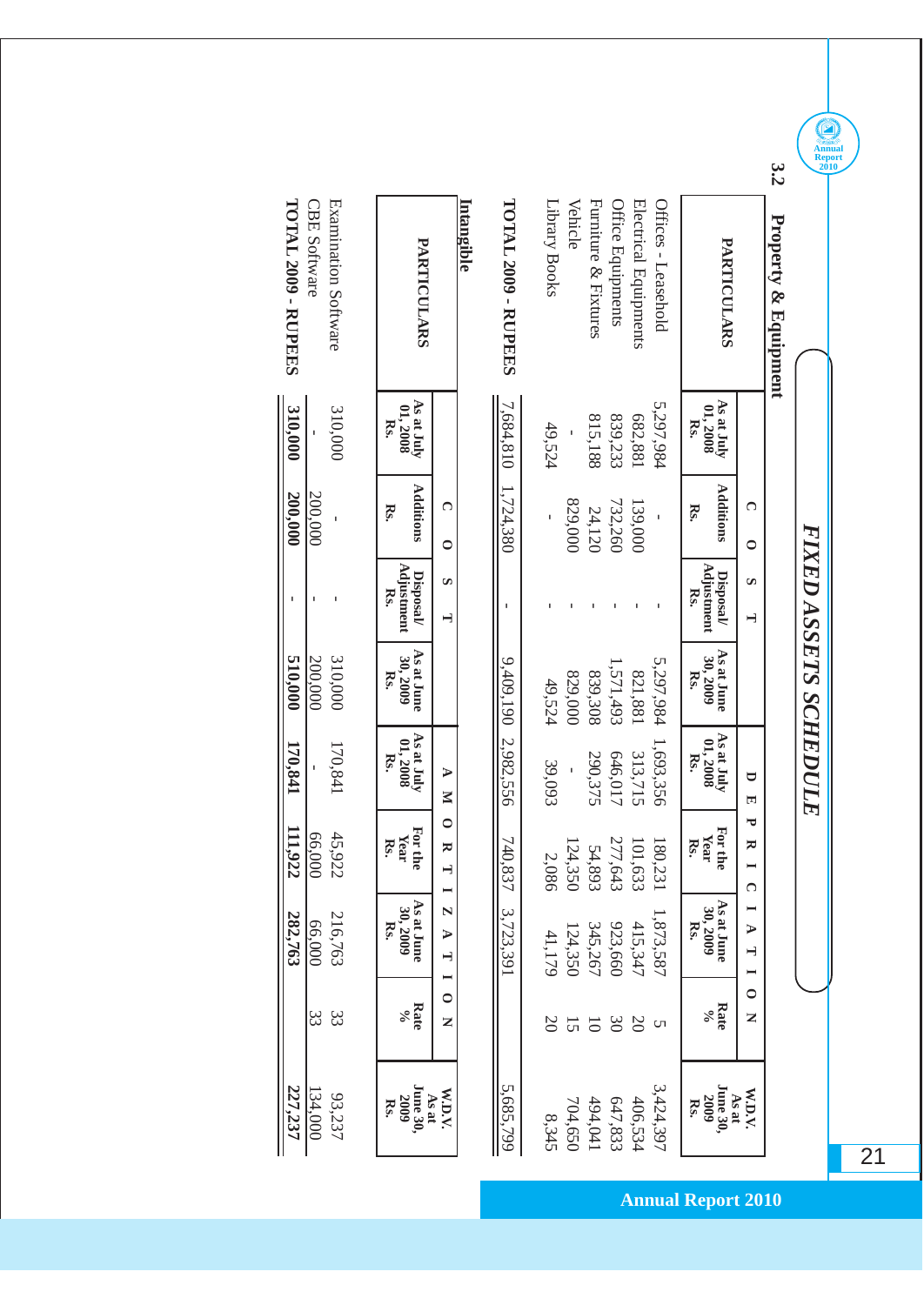| <b>Annual</b><br><b>Report</b> |    |                                                    |     | 2010<br><b>RUPEES</b>    | 2009<br><b>RUPEES</b>   |
|--------------------------------|----|----------------------------------------------------|-----|--------------------------|-------------------------|
|                                | 4. | <b>INVESTMENTS</b><br><b>Held to Maturity</b>      |     |                          |                         |
|                                |    | Term deposits certificate                          | 4.1 | 12,112,033               | 12,112,033              |
|                                |    | Provision against investments doubtful of recovery |     | (4,037,344)<br>8,074,689 | 12,112,033              |
|                                |    | <b>Special Saving Certificates</b>                 | 4.2 | 5,100,000<br>13,174,689  | 2,100,000<br>14,212,033 |
|                                |    |                                                    |     |                          |                         |

- 4.1 The Institute had made investment in Term Deposits Certificates (COD-L) of Crescent Standard Investment Bank Limited (CSIBL) now Innovative Investment Bank Limited (IIBL). These COD-L had matured between September 13, 2006 to October 28, 2006. Thus the total investments amounting to Rs. 12,112,033 had become overdue. The management of IIBL had revised the repayment plan over a period of 5 years. In view of the matter stated in the note no.8, the Board of Governers on recommendations of executives of the Institute have decided to create provision to the extent of one third of investment for doubtful recovery, keeping in view the present financial position of the investee entity.
- 4.2 Special Saving Certificates are investments with National Savings (Government of Pakistan). The maturity period being three years comprising of six terms and interest rates ranging from 1st to 5th Term 11.6% and 12 % for 6th Term.

#### **5. ADVANCES, DEPOSITS, PREPAYMENTS AND OTHER RECEIVABLES**

| <b>Deposits</b>                                       |            |           |
|-------------------------------------------------------|------------|-----------|
| Security deposits                                     | 927,500    | 615,500   |
|                                                       | 927,500    | 615,500   |
| <b>Other Receivables</b>                              |            |           |
| Tax Receivable                                        |            | 5,050     |
| Advance Rent - Paid                                   | 23,100     | 29,000    |
| Receivables from AGP                                  | 5,131,946  | 5,901,492 |
| Receivables from Government of Punjab                 | 841,200    | 1,529,400 |
| CBE fees & other receivable                           | 185,305    | 399,028   |
|                                                       | 6,181,551  | 7,863,970 |
| Accrued interest                                      | 812,994    | 339,666   |
| Less: Provision for interest on investments with IIBL | (605, 602) |           |
|                                                       | 207,392    | 339,666   |
|                                                       | 6,388,943  | 8,203,636 |
|                                                       |            |           |
|                                                       | 7,316,443  | 8,819,136 |
|                                                       |            |           |

**5.1** Provision has been made in respect of interest accrued on investments made in Term Deposit Certificates (COD-L) of IIBL as referred to in Note 4 to these financial statements.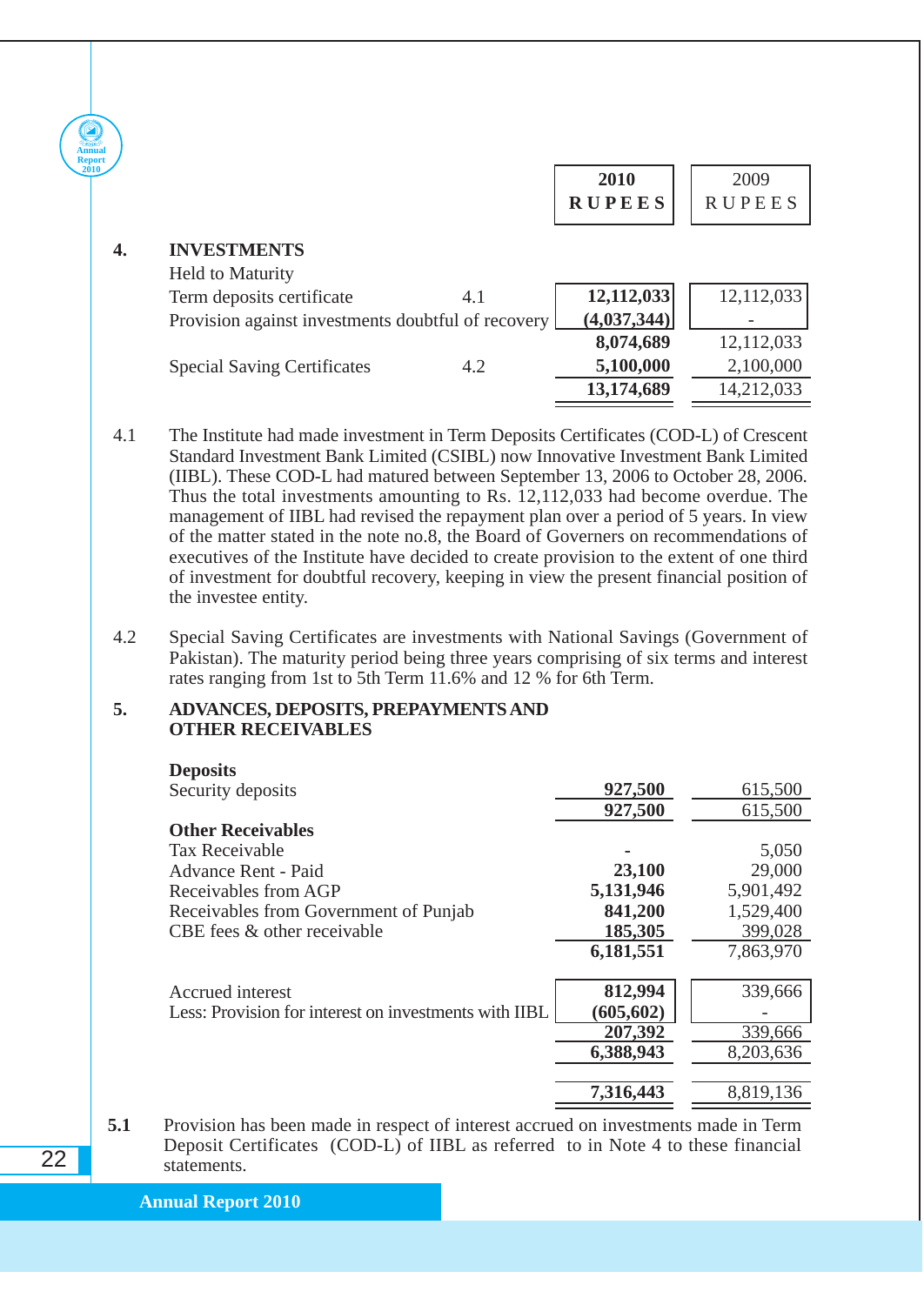|                                            | 2010<br><b>RUPEES</b> | Annua<br><b>Repor</b><br>2010<br>2009<br><b>RUPEES</b> |  |
|--------------------------------------------|-----------------------|--------------------------------------------------------|--|
| <b>CASH &amp; BANK BALANCES</b><br>6.      |                       |                                                        |  |
| Cash in Hand                               | 27,302                | 14,540                                                 |  |
| Cash at Bank -PLS                          | 11,772,384            |                                                        |  |
| <b>Cash at Bank-Current Account</b>        | 1,473,470             | 6,434,578                                              |  |
|                                            | 13,273,156            | 6,449,118                                              |  |
| <b>ACCRUED AND OTHER LIABILITIES</b><br>7. |                       |                                                        |  |
| Accrued expenses                           | 752,383               | 879,079                                                |  |
| <b>Security Deposit</b>                    | 240,000               |                                                        |  |
| Advance rent - Received                    | 120,000               |                                                        |  |
| <b>Other Liabilities</b>                   | 51,579                | 95,468                                                 |  |
|                                            | 1,163,962             | 974,547                                                |  |

#### **8. CONTINGENCIES AND COMMITMENTS :-**

#### **Contingency**

As discussed in Note 4.1 to these financial statements, investment of Rs. 13,112,033 in the Term Deposits Certificates (COD-L) of Crescent Standard Investment Bank Limited (CSIBL) had become overdue and was exposed to risk of realization. On August 30, 2006 the Securities & Exchange Commission of Pakistan (SECP) had appointed Administrator for CSIBL, suspending its Borad of Directors and Chief Executive Officer. With effect from June 28, 2007 CSIBL was merged with Innovative Housing Finance Limited (IHFL) to finally become Innovative Investment Bank Limited (IIBL). The management of IIBL had offered a five years repayment plan to the Institute. Rupees 1 million had been received as 1st installment of revised repayment plan and remaining Rs. 12,112,033 is receivable over a period of four years starting from July 29, 2009. However, payment due on July 29, 2009 could not be made by IIBL. Innovative Investment Bank Limited (IIBL) vide its letter dated July 29, 2009 confirmed that the aforesaid payment shall be made on availability of cash flows, however, no payment has been received from IIBL so far.

The Administrator of IIBL appointed by SECP sent a "Draft Rehabilitation Plan" on May 28, 2010 to the institute to which the institute replied vide its letter dated June 05, 2010 demanding the return of deposits invested with IIBL. The management of the institute has made a provision during the year as refered in notes 4 and 5 to these financial statements.

#### **Commitments**

No commitments as of Balance Sheet date.

#### **9 GENERAL FUND** Balance at the beginning of the year Surplus transferred from Income & Expenditure A/c. **10 STUDENT REGISTRATION AND SUBSCRIPTION FEE** Student Registration Student Subscription 34,064,276 3,751,516 37,815,792 2,159,050 2,991,975 5,151,025 28,523,024 5,541,252 34,064,276 2,052,700 2,399,900 4,452,600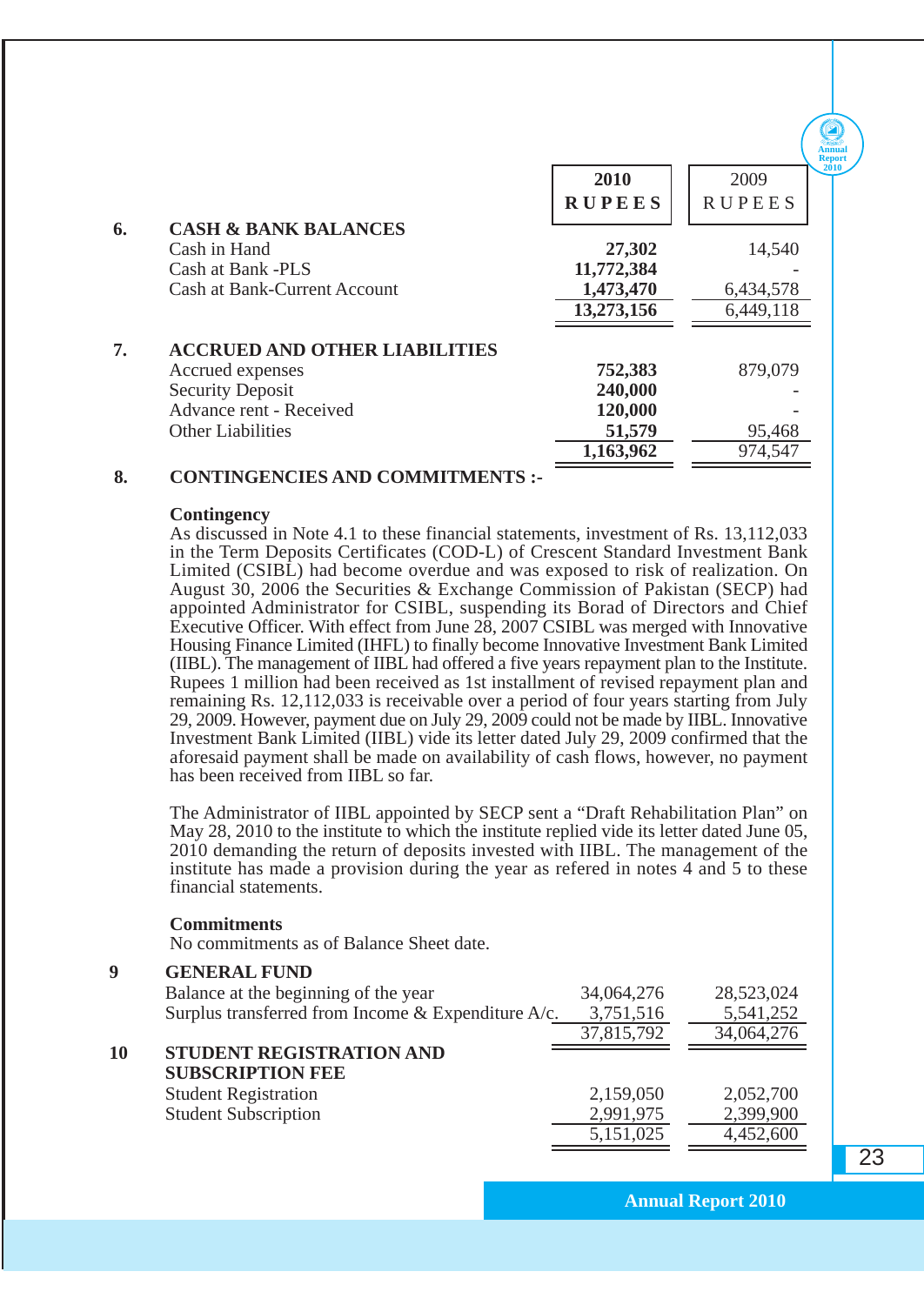| <b>Annual</b><br>Report<br>2010 |     |                                                                   |               |               |
|---------------------------------|-----|-------------------------------------------------------------------|---------------|---------------|
|                                 |     |                                                                   | 2010          | 2009          |
|                                 |     |                                                                   | <b>RUPEES</b> | <b>RUPEES</b> |
|                                 | 11. | <b>EXAMINATION AND EXEMPTION FEE</b>                              |               |               |
|                                 |     | <b>Examination Fee</b>                                            | 8,677,992     | 6,824,593     |
|                                 |     | <b>Computer Based Examination Registration</b>                    | 160,000       | 50,000        |
|                                 |     | <b>Computer Based Examination Fee</b>                             | 1,897,500     | 1,280,000     |
|                                 |     | <b>Exemption Fee</b>                                              | 3,147,850     | 2,618,300     |
|                                 |     |                                                                   | 13,883,342    | 10,772,893    |
|                                 | 12. | <b>MEMBERS REGISTRATION AND ANNUAL</b><br><b>SUBSCRIPTION FEE</b> |               |               |
|                                 |     | <b>Member Registration</b>                                        | 243,100       | 274,500       |
|                                 |     | <b>Member Subscription</b>                                        | 1,151,252     | 1,844,700     |
|                                 |     |                                                                   | 1,394,352     | 2,119,200     |
|                                 | 13. | <b>COACHING FEE</b>                                               |               |               |
|                                 |     | Karachi                                                           | 9,134,770     | 8,913,489     |
|                                 |     | Lahore                                                            | 3,004,860     | 2,082,068     |
|                                 |     | Faisalabad                                                        | 801,000       | 853,500       |
|                                 |     |                                                                   | 12,940,630    | 11,849,057    |
|                                 | 14. | <b>OTHER INCOME</b>                                               |               |               |
|                                 |     | <b>Interest Income from Deposits</b>                              | 1,057,537     | 800,107       |
|                                 |     | <b>Rental Income</b>                                              | 120,000       |               |
|                                 |     | <b>Sales of Books</b>                                             | 124,851       | 189,001       |
|                                 |     | <b>CCPT</b> Affiliation                                           | 120,000       |               |
|                                 |     | Registration and other fee                                        | 367,500       | 200,700       |
|                                 |     | Others                                                            | 599,055       | 398,527       |
|                                 |     |                                                                   | 2,388,943     | 1,588,335     |
|                                 | 15. | <b>EXAMINATION DEPARTMENT EXPENSES</b>                            |               |               |
|                                 |     | Centre Supervisors' and Examiners' Charges                        | 1,953,944     | 1,572,894     |
|                                 |     | Salary and Other Benefits                                         | 1,749,976     | 1,250,728     |
|                                 |     | <b>Examination Honorarium</b>                                     | 152,166       | 120,833       |
|                                 |     | <b>Computer Based Examination Expenses</b>                        | 294,424       | 1,660,836     |
|                                 |     | Printing and Stationery                                           | 347,595       | 398,697       |
|                                 |     | Postage                                                           | 724,288       | 376,629       |
|                                 |     | Conveyance                                                        | 12,770        | 29,669        |
|                                 |     | <b>Utilities</b>                                                  | 180,350       | 180,720       |
|                                 |     | Meetings                                                          | 245,434       | 248,196       |
|                                 |     | Entertainment                                                     | 19,033        | 25,641        |
|                                 |     | Repair and Maintenance                                            | 169,734       | 192,235       |
|                                 |     | Amortization (Note #3)                                            | 74,988        | 111,922       |
|                                 |     | <b>Software Charges</b>                                           | 57,274        | 114,500       |
|                                 |     | Others                                                            | 12,000        |               |
|                                 |     |                                                                   | 5,993,976     | 6,283,500     |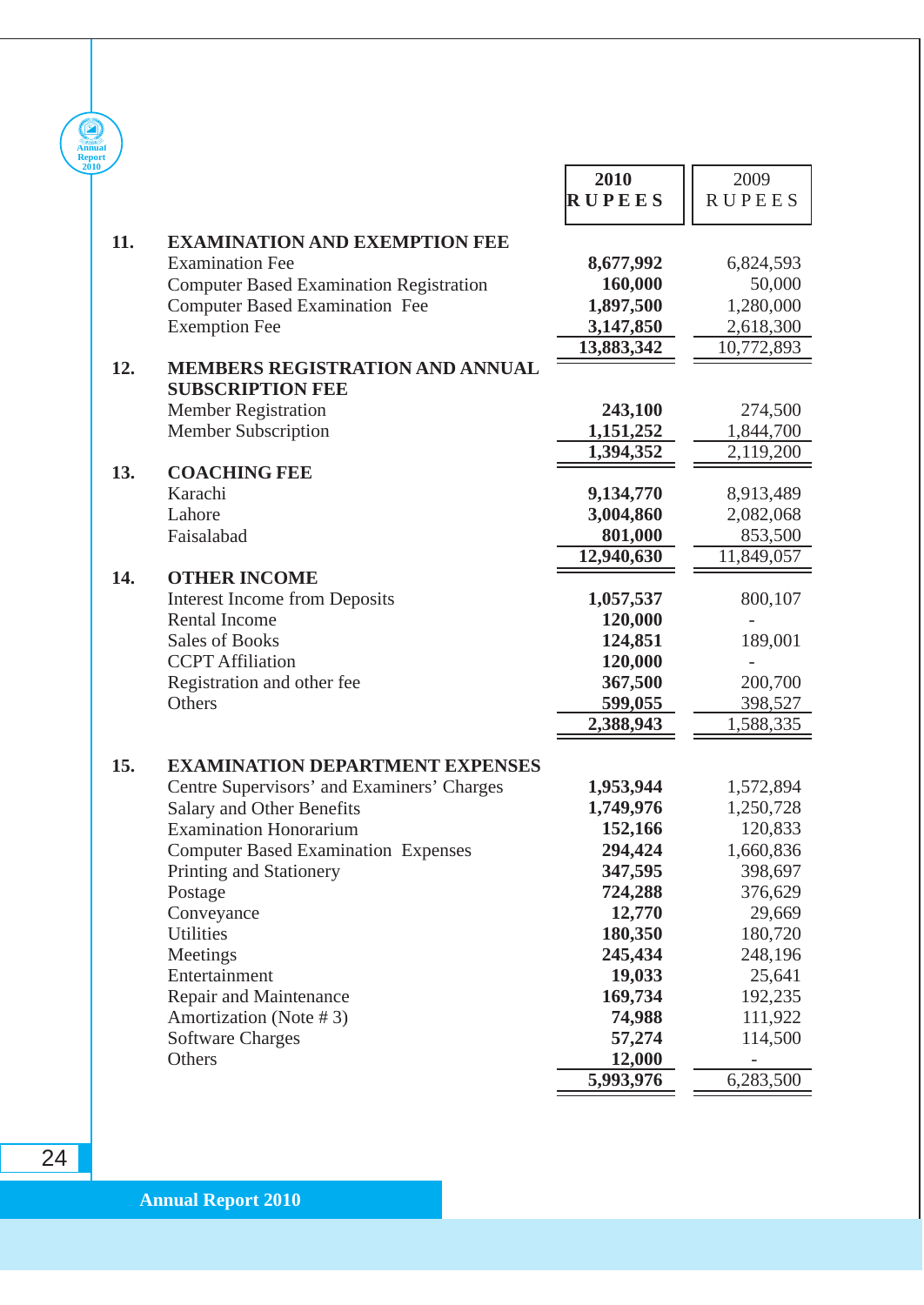|     |                                                 |                        |                           | $\left[\begin{matrix} 0 \\ 1 \end{matrix}\right]$<br><b>Annual</b> |
|-----|-------------------------------------------------|------------------------|---------------------------|--------------------------------------------------------------------|
|     |                                                 | 2010                   | 2009                      | Report<br>2010                                                     |
|     |                                                 | <b>RUPEES</b>          | <b>RUPEES</b>             |                                                                    |
|     |                                                 |                        |                           |                                                                    |
| 16. | <b>MEMBERS DEPARTMENT EXPENSES</b>              |                        |                           |                                                                    |
|     | Salary and Other Benefits                       | 600,830                | 521,557                   |                                                                    |
|     | Printing and Stationery<br>Postage              | 259,855<br>381,035     | 234,884<br>219,769        |                                                                    |
|     | Conveyance                                      |                        | 2,710                     |                                                                    |
|     | <b>Utilities</b>                                | 84,999                 | 64,898                    |                                                                    |
|     | Meetings                                        | 65,608                 | 22,854                    |                                                                    |
|     | Repair and Maintenance                          | 7,064                  |                           |                                                                    |
|     | Others                                          | 14,000                 | 5,500                     |                                                                    |
|     |                                                 | 1,413,391              | $\overline{1,}072,172$    |                                                                    |
| 17. | <b>COACHING DEPARTMENT EXPENSES</b>             |                        |                           |                                                                    |
|     | Faculty Honourarium (Private and Public Sector) | 6,511,410              | 5,562,772                 |                                                                    |
|     | Salary and Other Benefits                       | 2,762,554              | 2,542,243                 |                                                                    |
|     | Printing and Stationery                         | 279,652                | 169,049                   |                                                                    |
|     | Advertisment                                    | 657,230                | 676,425                   |                                                                    |
|     | Entertainment                                   | 67,223                 | 67,628                    |                                                                    |
|     | Repair and Maintenance                          | 216,492                | 186,796                   |                                                                    |
|     | <b>Bank Charges</b>                             | 4,210                  | 3,911                     |                                                                    |
|     | Newspapers and Periodicals                      | 7,705                  | 6,441                     |                                                                    |
|     | Coordinators Honourarium                        | 180,275                | 161,825                   |                                                                    |
|     | Supplies                                        | 3,128                  | 1,261                     |                                                                    |
|     | Postage                                         | 261,567                | 210,370                   |                                                                    |
|     | Conveyance<br>Rent                              | 16,131                 | 55,969                    |                                                                    |
|     | <b>Utilities</b>                                | 1,841,739<br>1,022,351 | 2,327,921<br>350,802      |                                                                    |
|     | Others                                          | 17,478                 | 2,296                     |                                                                    |
|     | Meetings                                        | 98,037                 | 51,469                    |                                                                    |
|     | Depreciation (Note $# 3.1$ )                    | 297,510                | 296,335                   |                                                                    |
|     |                                                 | 14,244,692             | 12,673,513                |                                                                    |
| 18. | <b>ADMINISTRATION EXPENSES</b>                  |                        |                           |                                                                    |
|     | Salary and Other Benefits                       | 1,130,664              | 1,409,275                 |                                                                    |
|     | <b>Staff Honourarium</b>                        | 40,000                 |                           |                                                                    |
|     | Printing and Stationery                         | 88,872                 | 122,396                   |                                                                    |
|     | Entertainment                                   | 27,381                 | 65,699                    |                                                                    |
|     | Meetings                                        | 419,626                | 1,224,427                 |                                                                    |
|     | Postage                                         | 164,200                | 112,641                   |                                                                    |
|     | <b>Utilities</b>                                | 141,736                | 234,664                   |                                                                    |
|     | Repair and Maintenance                          | 740,359                | 258,139                   |                                                                    |
|     | <b>Commission Expenses</b>                      | 90,000                 |                           |                                                                    |
|     | Auditor's Remuneration (Note #18.1)             | 50,000                 | 40,000                    |                                                                    |
|     | Rent                                            | 1,315,625              | 749,565                   |                                                                    |
|     | Fee and Subscription                            | 289,873                | 189,700                   |                                                                    |
|     | Newspaper and Periodicals                       | 9,528                  | 10,009                    |                                                                    |
|     |                                                 |                        | <b>Annual Report 2010</b> |                                                                    |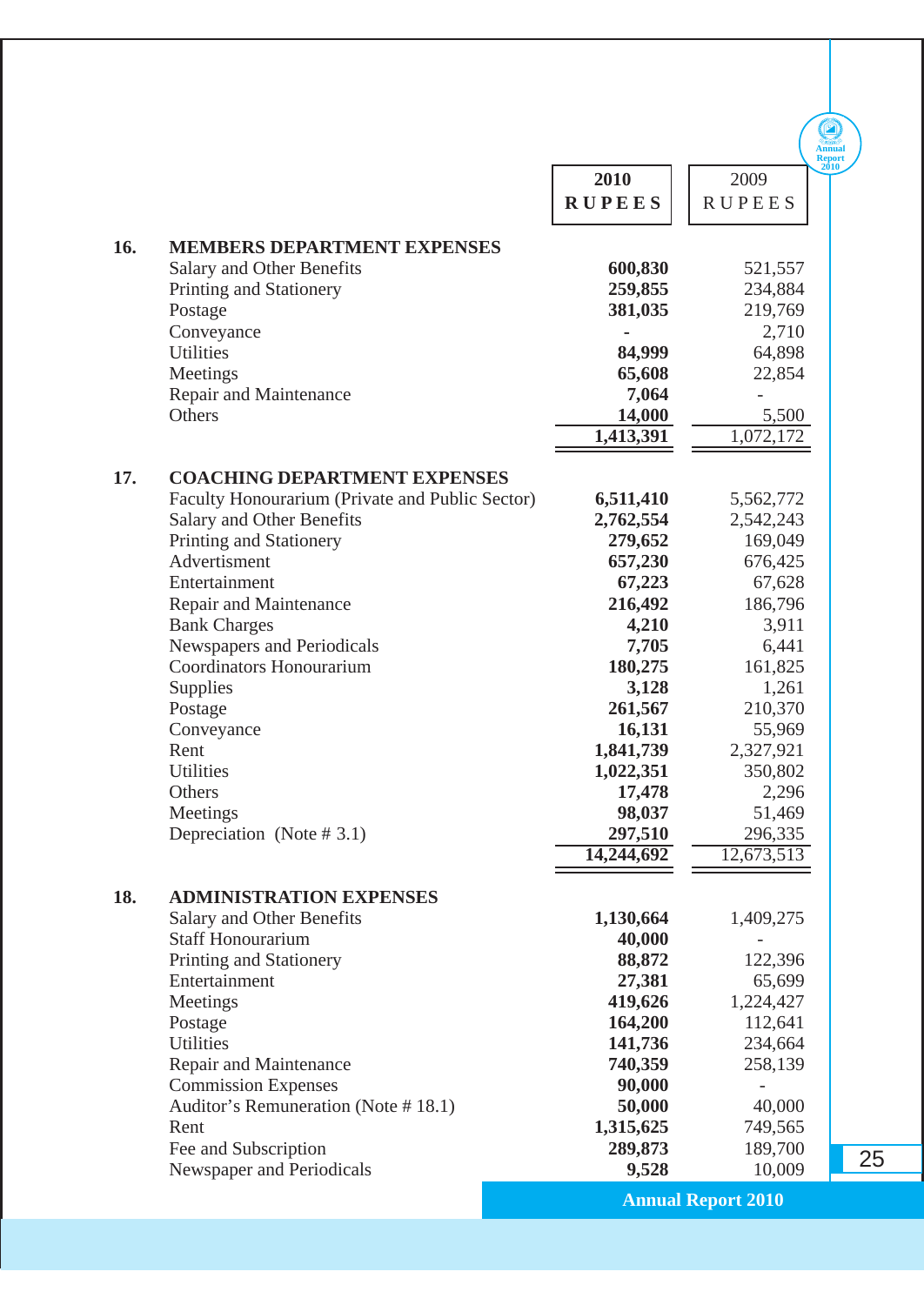| <b>Report</b><br>2010 |                                         | 2010          | 2009          |
|-----------------------|-----------------------------------------|---------------|---------------|
|                       |                                         | <b>RUPEES</b> | <b>RUPEES</b> |
|                       | Advertisement                           | 196,000       | 162,600       |
|                       | Conveyance                              | 24,947        | 20,536        |
|                       | Depreciation (Note $#3.1$ )             | 694,190       | 444,502       |
|                       | <b>Vehicle Insurance</b>                | 36,969        |               |
|                       | <b>Supplies</b>                         | 134,523       | 44,896        |
|                       | <b>Bank Charges</b>                     | 48,732        | 46,864        |
|                       | <b>Internet Charges</b>                 | 44,606        | 56,000        |
|                       | <b>Travelling Allowance</b>             |               | 9,000         |
|                       | Others                                  | 23,940        | 10,735        |
|                       |                                         | 5,711,771     | 5,211,648     |
| 18.1                  | <b>Auditor's Remuneration</b>           |               |               |
|                       | <b>Audit Fee</b>                        | 50,000        | 40,000        |
| 19                    | <b>OTHER EXPENSES</b>                   |               |               |
|                       | Provision against investments with IIBL |               |               |
|                       | - Refer note 4, 5 and 8                 | 4,642,946     |               |

### **20 REMUNERATION OF EXECUTIVES**

The aggregate amounts charged in the financial statements for the year for remuneration, including benefits to the executives of the Institute is as follows:

| Managerial remuneration | 536,000 |  |
|-------------------------|---------|--|
| Allowances              | 268,000 |  |
| <b>Bonus</b>            | 56,000  |  |
|                         | 860,000 |  |
|                         |         |  |
| Number of Executives    |         |  |
|                         |         |  |

Executive of the Institute is provided with the use of car in accordance with the terms of employement.

#### **21. FINANCIAL INSTRUMENTS AND RELATED DISCLOSURES**

#### **21.1 Mark-up rate risk management**

Mark-up rate risk arise from the possibility that changes in mark-up rates will affect the value of financial instruments.

In respect of income earning financial assets and mark-up bearing financial liabilities, the following table indicates the financial instruments that are exposed to mark-up rate risk.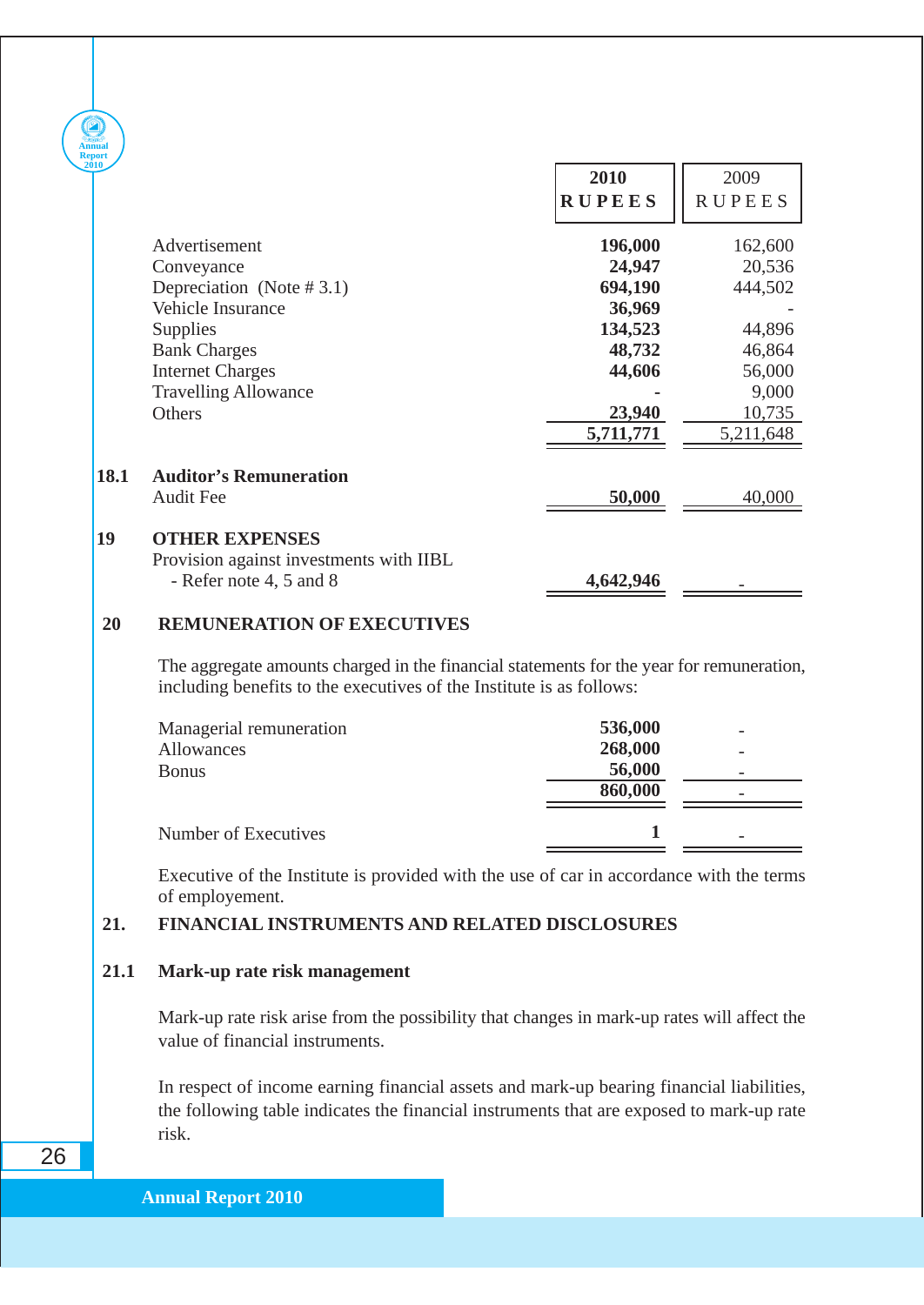|                                         |                        |                          |                |                            |                            |                        | <b>Annual</b><br>Report<br>2010 |
|-----------------------------------------|------------------------|--------------------------|----------------|----------------------------|----------------------------|------------------------|---------------------------------|
|                                         |                        |                          |                |                            |                            |                        | <b>Total</b>                    |
|                                         |                        | <b>Mark-up Bearing</b>   |                |                            | <b>Non Mark-up Bearing</b> | 2010                   | 2009                            |
|                                         | Effective              | Maturity                 | Maturity       | Maturity                   | Maturity                   |                        |                                 |
|                                         | yield/                 | upto one                 | after one      | upto one                   | after one                  |                        |                                 |
|                                         | mark-up                | year                     | year           | year                       | year                       |                        |                                 |
|                                         | rate %                 |                          |                |                            |                            |                        |                                 |
|                                         |                        |                          |                |                            | $-(R \cup P E E S)$ ------ |                        |                                 |
| <b>Financial Assets</b>                 |                        |                          |                |                            |                            |                        |                                 |
| Investments                             | 11.6% to 12% 5,100,000 |                          | 8,074,689      |                            |                            |                        | 13, 174, 689 14, 212, 033       |
| Deposits                                |                        |                          | 927,500        |                            |                            | 927,500                | 615.500                         |
| Other Receivables                       |                        |                          | 6.388.943      |                            |                            | 6.388.943              | 8,203,636                       |
| Cash & Bank<br><b>Balances</b>          |                        |                          |                | 13,273,156                 |                            | 13,273,156             | 6,449,118                       |
|                                         |                        | 5,100,000                | 15,391,132     | 13,273,156                 |                            |                        | 33,764,288 29,480,287           |
|                                         |                        |                          |                |                            |                            |                        |                                 |
|                                         |                        |                          |                |                            |                            | <b>Total</b>           |                                 |
|                                         |                        | <b>Mark-up Bearing</b>   |                | <b>Non Mark-up Bearing</b> |                            | 2010                   | 2009                            |
|                                         | Effective              | Maturity                 | Maturity       | Maturity                   | Maturity                   |                        |                                 |
|                                         | yield/                 | upto one                 | after one      | upto one                   | after one                  |                        |                                 |
|                                         | mark-up                | year                     | year           | year                       | year                       |                        |                                 |
|                                         | rate %                 |                          |                |                            |                            |                        |                                 |
|                                         |                        |                          |                |                            | (R U P E E S)              |                        |                                 |
| <b>Financial Liabilities</b>            |                        |                          |                |                            |                            |                        |                                 |
| Advance from                            |                        |                          |                |                            |                            |                        |                                 |
| customers                               |                        |                          |                | 1,765,100                  |                            | 1,765,100              | 354,500                         |
| Accrued and<br><b>Other Liabilities</b> |                        |                          |                |                            |                            |                        |                                 |
|                                         |                        | $\overline{\phantom{a}}$ | $\overline{a}$ | 1,163,962<br>2,929,062     |                            | 1,163,962<br>2,929,062 | 974,547<br>1,329,047            |
|                                         |                        |                          |                |                            |                            |                        |                                 |

#### **21.2 Credit Risk and Concentration of Risk**

Credit Risk represents the accounting loss that would be recognised at the reporting date if counter parties failed completely to perform as contracted. Out of total financial assets of Rs. 33,764,288 the financial assets which are subject to credit risk amounted to Rs. 8,074,689. The Management believes that it is not exposed to major concentrations of credit risk. The Management monitors and limits the company's exposure of credit risk through monitoring of clients credit exposure, review and conservative estimates of provision for doubtful assets, if any limiting transactions with specific counter parties and continually assessing the credit worthiness of counter parties.

#### **21.3 Fair Value of Financial Instruments**

The carrying value of all the assets  $\&$  liabilities reflected in the financial statements approximate their fair values.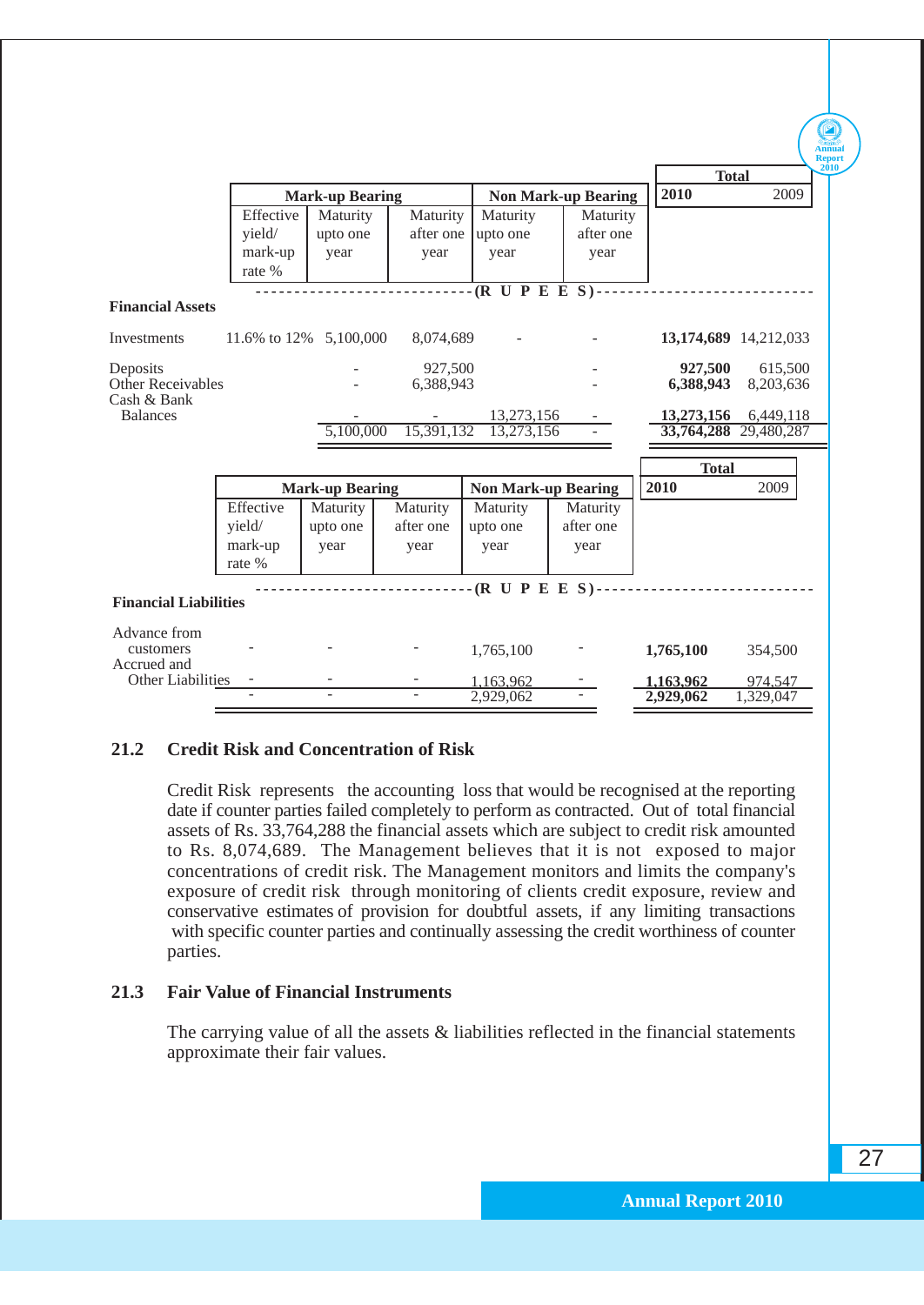#### **21.4 Liquidity Risk**

**Annual Report 2010**

> Liquidity risk is the risk that the Institute will not be able to make its commitments associated with the financial liabilities, when they fall due. The Institute's management closely monitors the Institute's liquidity and cash flow position and ensures that sufficient liquid funds are available to meet any commitment, as they arise.

#### **22. TAXATION**

Referred to Note No.2.6 to the financial statements.

### **23. NUMBER OF EMPLOYEES**

The Number of employees as at June 30, 2010 was 29 (2009:22)

#### **24. DATE OF AUTHORISATION FOR ISSUE**

These financial statements were authorised for issue on September 25, 2010, by the Board of Governors of the Institute.

### **25. GENERAL**

Figures have been rounded off to the nearest rupee.

 $2 - 2 -$ 

PRESIDENT TREASURER

Tam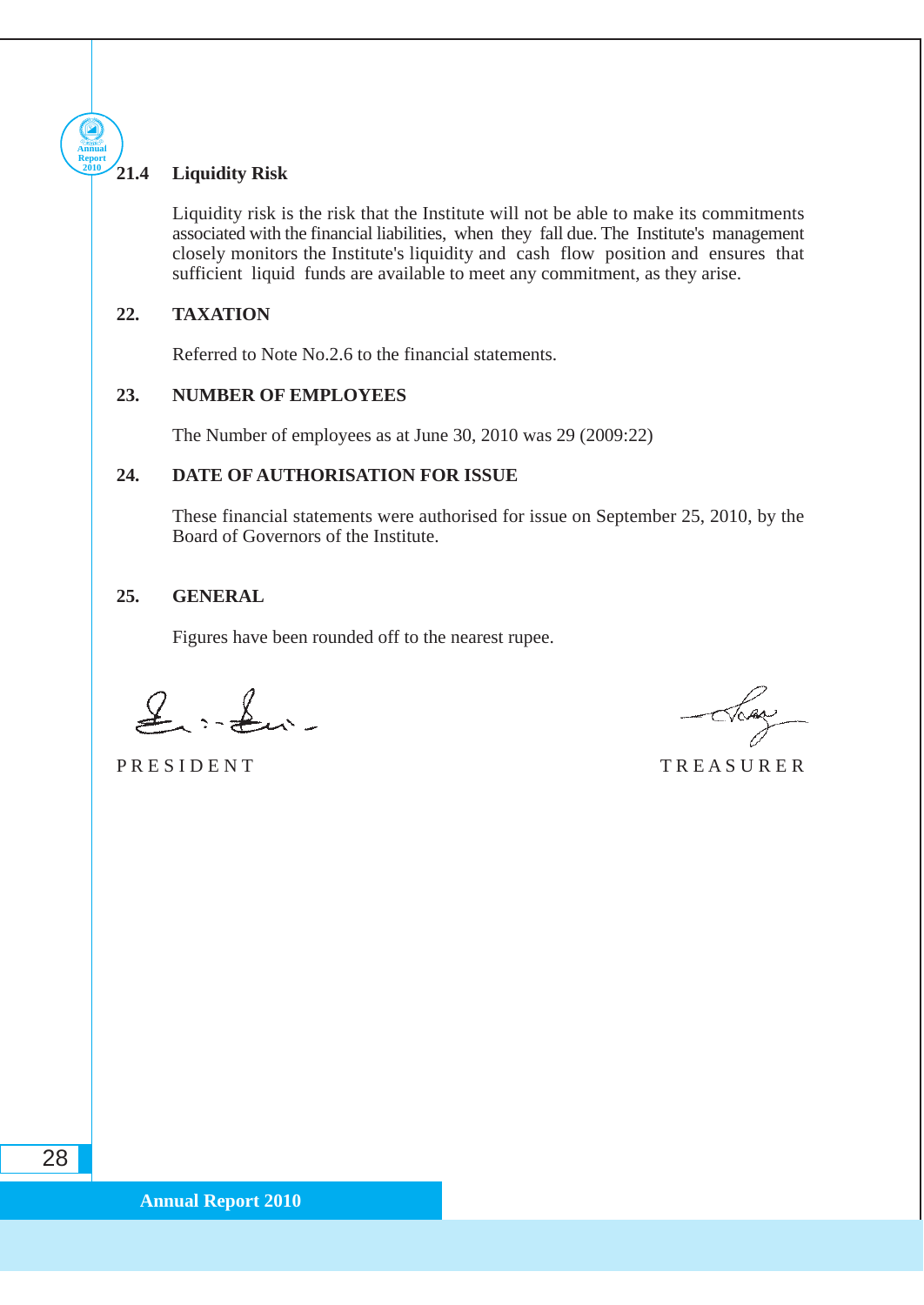|                           |            | Five Years Financial Summary |            |            |            |
|---------------------------|------------|------------------------------|------------|------------|------------|
|                           | 2010       | 2009                         | 2008       | 2007       | 2006       |
| <b>Operating Results</b>  |            |                              |            |            |            |
| Revenue (Rs)              | 35,758,292 | 30,782,085                   | 19,282,063 | 17,220,282 | 16,795,968 |
| Surplus/(Deficit) (Rs)    | 3,751,516  | 5,541,252                    | 1,998,886  | 3,543,504  | 6,617,486  |
| <b>Financial Position</b> |            |                              |            |            |            |
| Total Assets (Rs)         | 37,815,792 | 34,064,276                   | 28,523,024 | 26,524,138 | 22,980,334 |
| Members (in numbers)      | 5,012      | 4,717                        | 4,422      | 4,099      | 3,794      |
| Students (in numbers)     | 22,867     | 20,572                       | 18,517     | 17,053     | 14,754     |

**Annual Report 2010**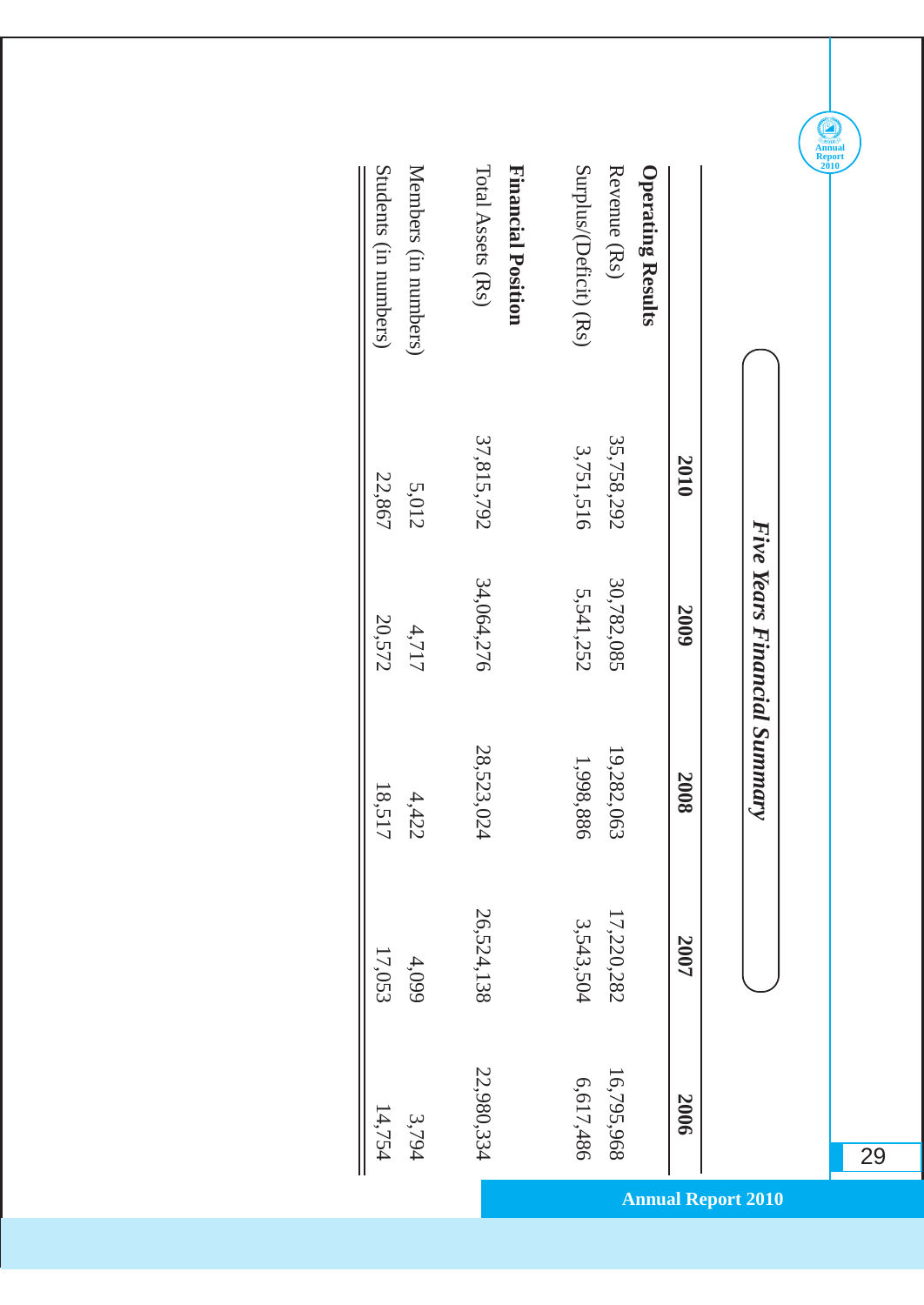

# **New Membership (APA and FPA) Five Year's Analysis Statistical Data**



**Student Five Year's Statistical Data**



**Annual Report 2010**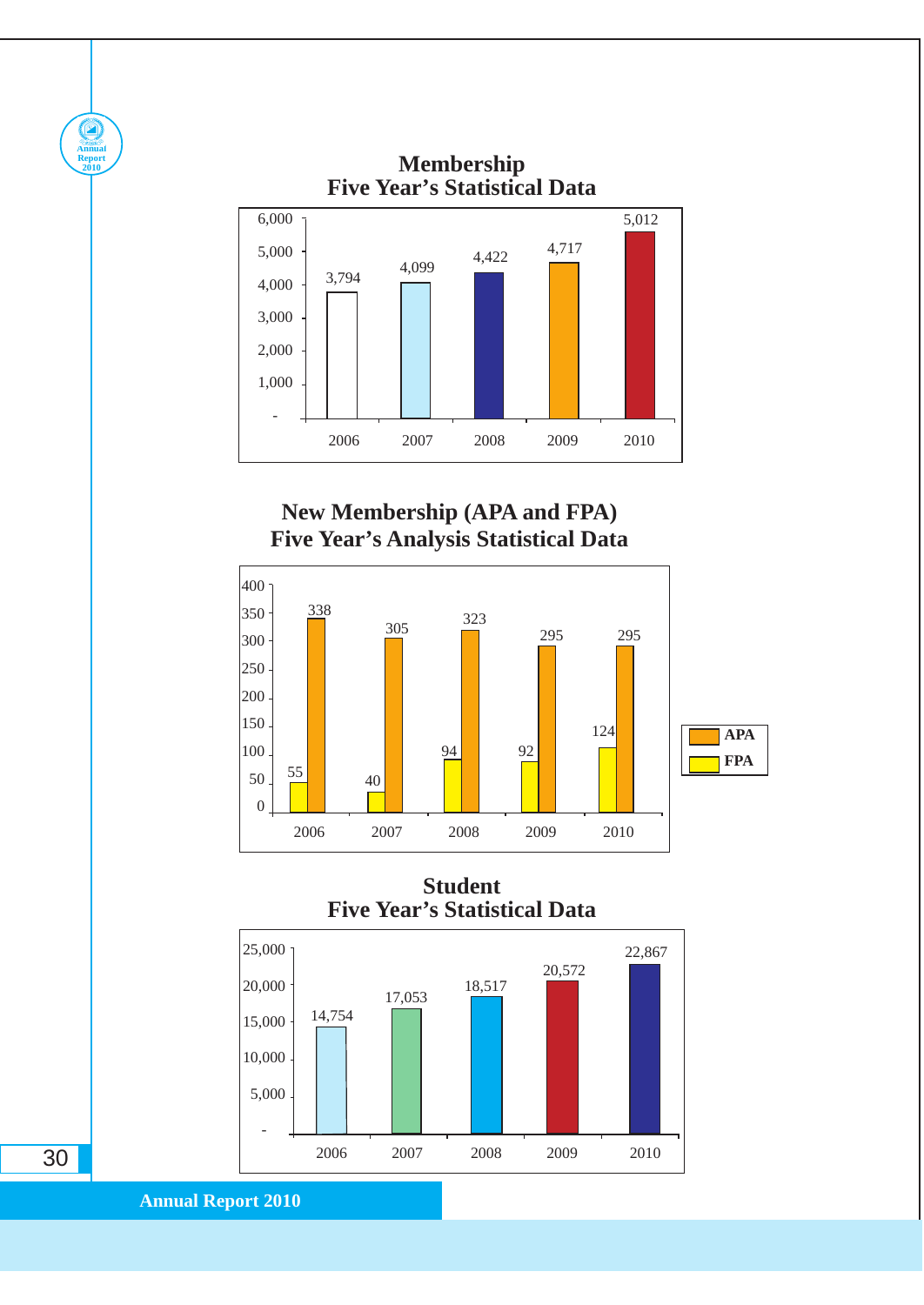

**Surplus / Deficit Five Year's Statistical Data**



31

**Annual Report 2010**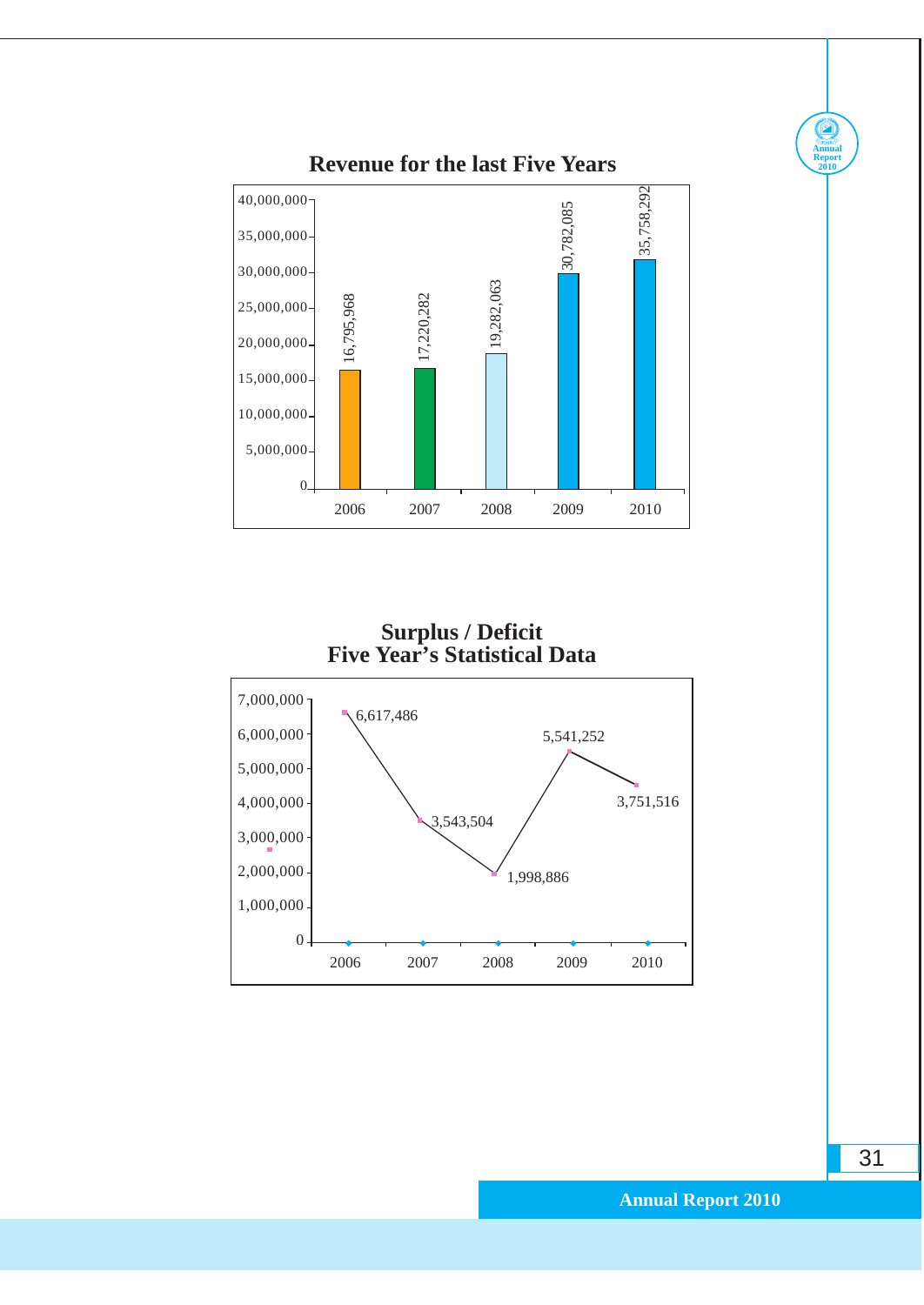

**Expenditure Analysis 2010**

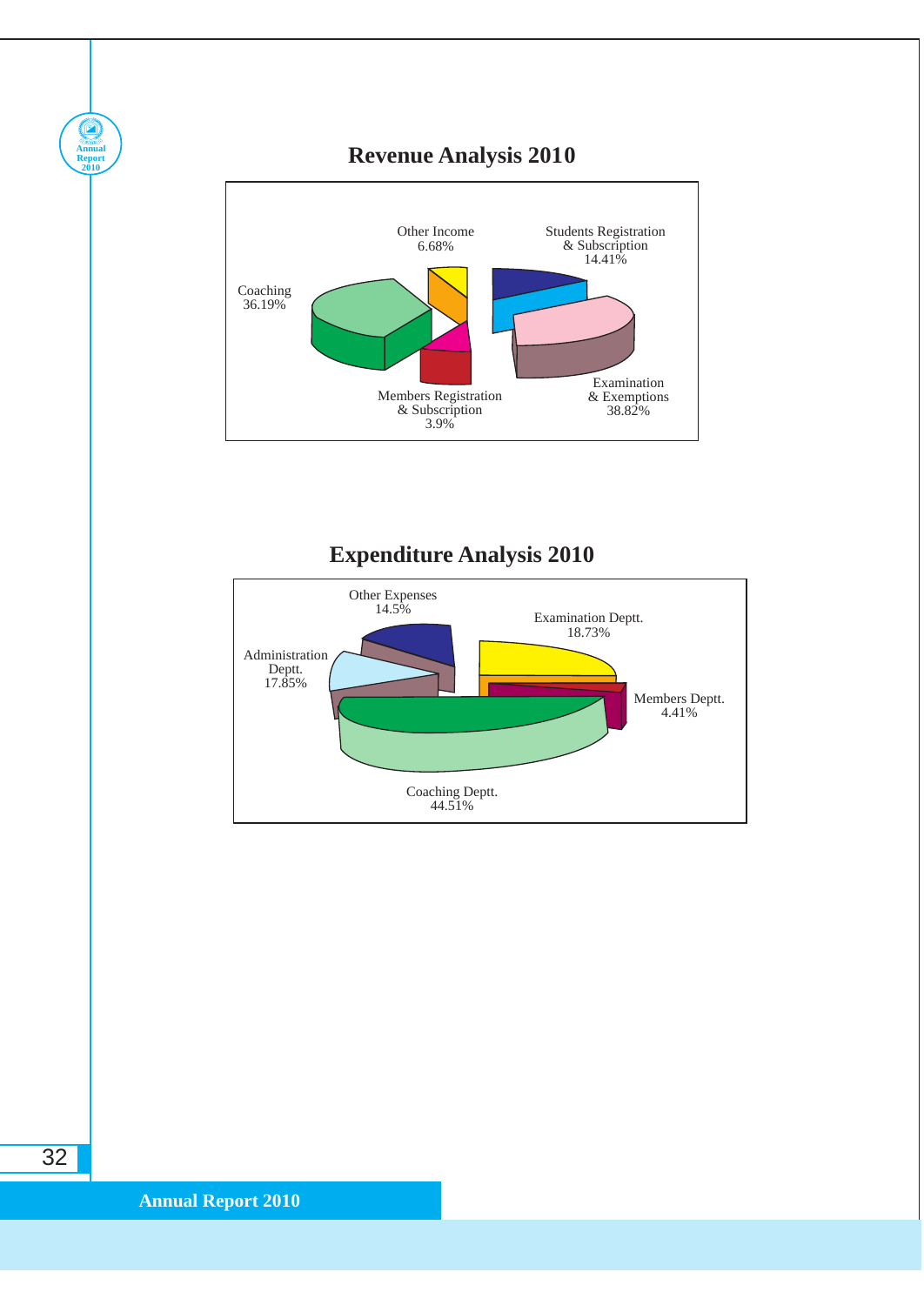|                                                                                            | FORM OF PROXY |                                 |
|--------------------------------------------------------------------------------------------|---------------|---------------------------------|
|                                                                                            |               |                                 |
|                                                                                            |               |                                 |
| having no dues upto the period June 30, 2010 hereby nominate                               |               |                                 |
| Mr.Ms                                                                                      |               |                                 |
|                                                                                            |               |                                 |
| as my proxy to vote for me and on my behalf at the 17th Annual General Meeting of the      |               |                                 |
| Institute to be held on Saturday, October 23, 2010 and at any adjournment thereof.         |               |                                 |
|                                                                                            |               | Rs.5<br>Revenue<br><b>Stamp</b> |
|                                                                                            |               |                                 |
| (Signature should agree with the latest signature available on Member's record with PIPFA) |               |                                 |
| <b>Witness No.1</b>                                                                        |               | <b>Witness No.2</b>             |
|                                                                                            |               |                                 |
|                                                                                            |               |                                 |
|                                                                                            |               |                                 |